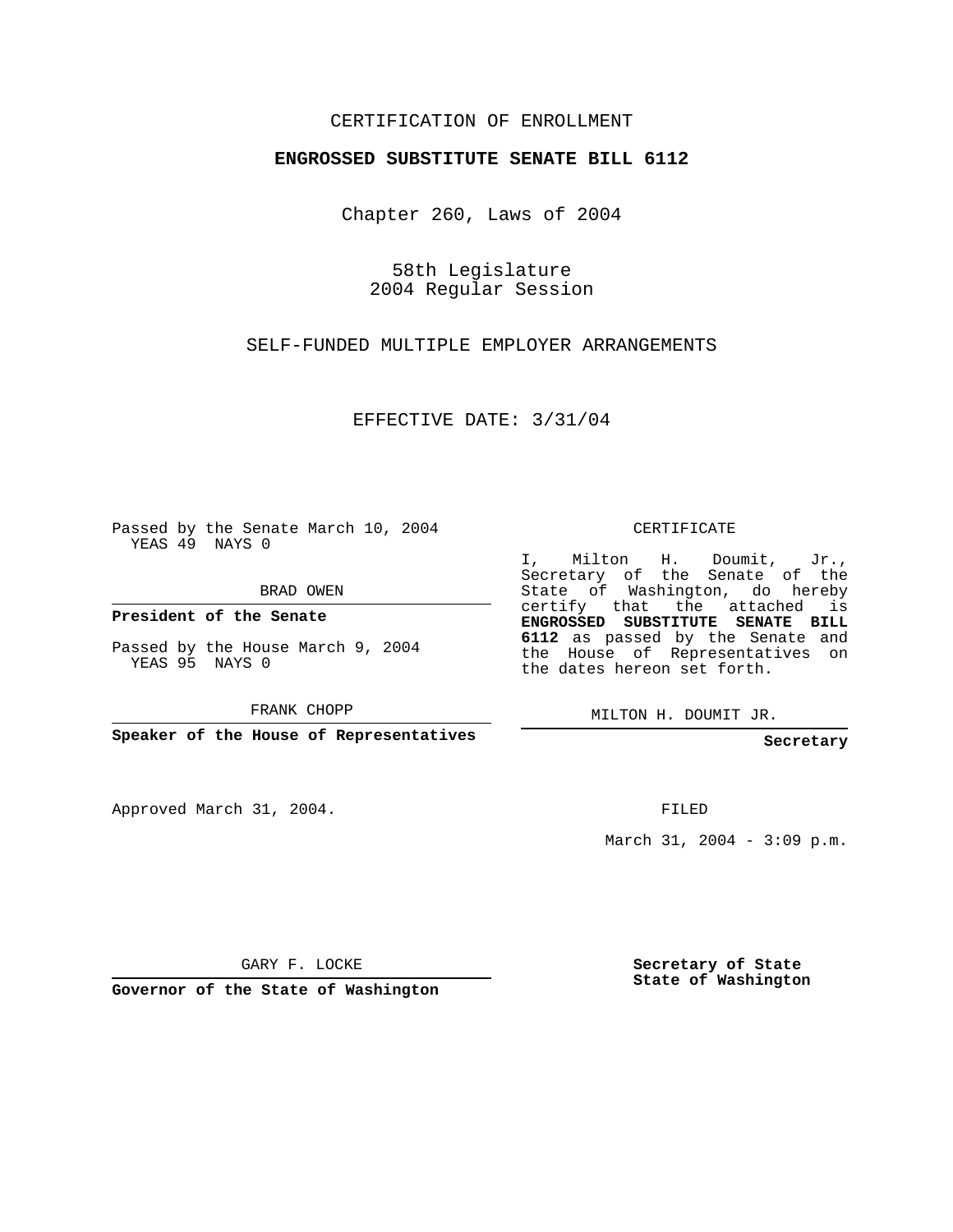# **ENGROSSED SUBSTITUTE SENATE BILL 6112** \_\_\_\_\_\_\_\_\_\_\_\_\_\_\_\_\_\_\_\_\_\_\_\_\_\_\_\_\_\_\_\_\_\_\_\_\_\_\_\_\_\_\_\_\_

\_\_\_\_\_\_\_\_\_\_\_\_\_\_\_\_\_\_\_\_\_\_\_\_\_\_\_\_\_\_\_\_\_\_\_\_\_\_\_\_\_\_\_\_\_

AS AMENDED BY THE HOUSE

Passed Legislature - 2004 Regular Session

### **State of Washington 58th Legislature 2004 Regular Session**

**By** Senate Committee on Financial Services, Insurance & Housing (originally sponsored by Senators Prentice, Benton, Winsley, Keiser and Kohl-Welles)

READ FIRST TIME 01/29/04.

 AN ACT Relating to self-funded multiple employer welfare arrangements; amending RCW 48.02.190, 48.03.060, 48.14.0201, 48.41.030, and 48.41.060; adding a new section to chapter 48.43 RCW; adding a new section to chapter 48.31 RCW; adding a new section to chapter 48.99 RCW; adding a new chapter to Title 48 RCW; prescribing penalties; and declaring an emergency.

7 BE IT ENACTED BY THE LEGISLATURE OF THE STATE OF WASHINGTON:

 8 NEW SECTION. **Sec. 1.** This chapter may be cited as the "self- 9 funded multiple employer welfare arrangement regulation act."

10 NEW SECTION. **Sec. 2.** The purposes of this chapter are to: 11 (1) Provide for the authorization and registration of self-funded

12 multiple employer welfare arrangements; 13 (2) Regulate self-funded multiple employer welfare arrangements in

14 order to ensure the financial integrity of the arrangements;

15 (3) Provide reporting requirements for self-funded multiple 16 employer welfare arrangements; and

17 (4) Provide for sanctions against self-funded multiple employer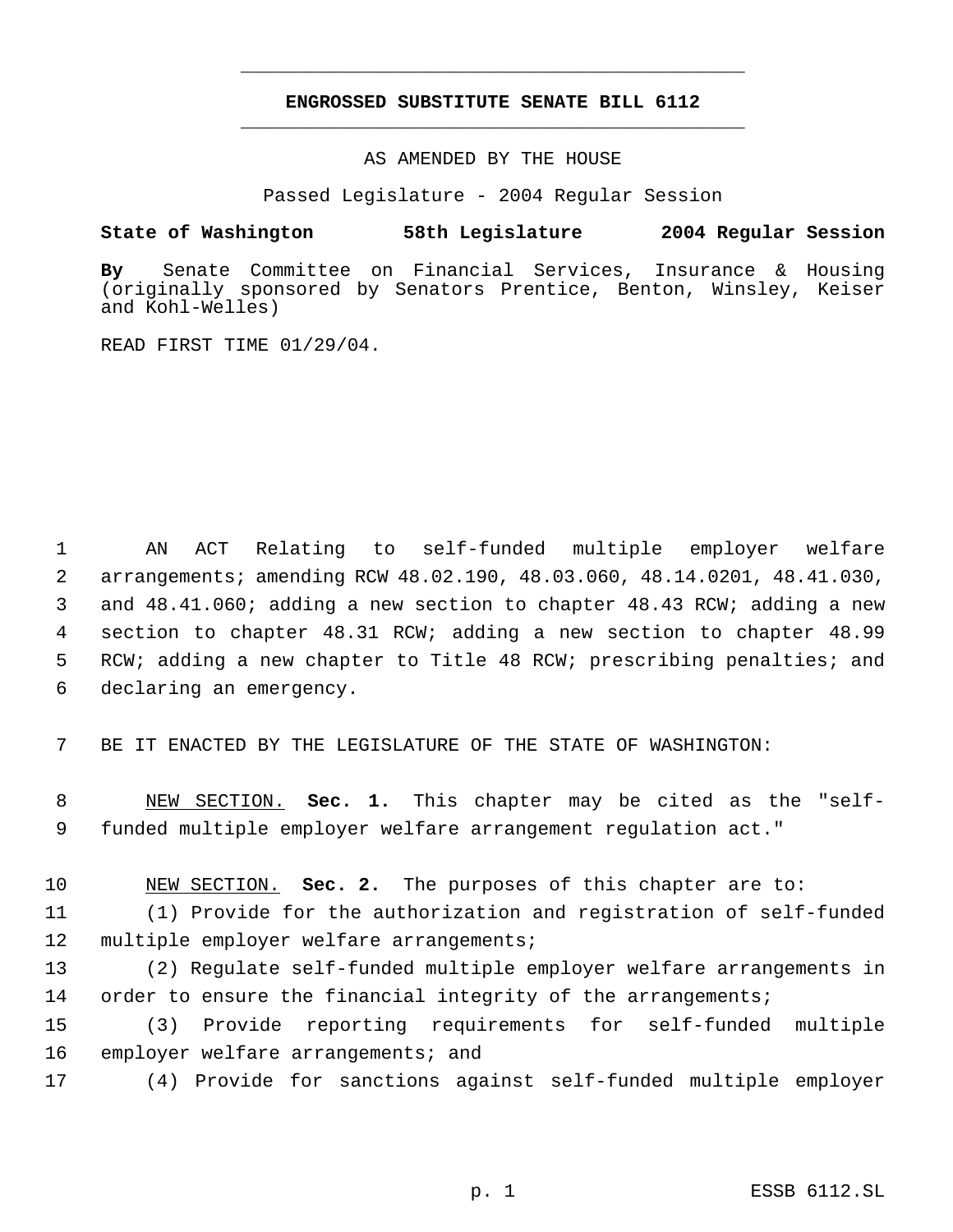welfare arrangements organized, operated, providing benefits, or maintained in this state that do not comply with this chapter.

 NEW SECTION. **Sec. 3.** The definitions in this section apply throughout this chapter unless the context clearly requires otherwise.

 (1) "Bona fide association" means an association of employers that has been in existence for a period of not less than ten years prior to sponsoring a self-funded multiple employer welfare arrangement, during which time the association has engaged in substantial activities relating to the common interests of member employers, and that continues to engage in substantial activities in addition to sponsoring an arrangement. However, an association that was formed and began sponsoring an arrangement prior to October 1, 1995, is not subject to the requirement that the association be in existence for ten years prior to sponsoring an arrangement.

 (2) "Employer" means any person, firm, corporation, partnership, business trust, legal representative, or other business entity which engages in any business, industry, profession, or activity in this state and employs one or more other persons or who contracts with one or more persons, the essence of which is the personal labor of that person or persons.

 (3) "Health care service" means that service offered or provided by health care facilities and health care providers relating to the prevention, cure, or treatment of illness, injury, or disease.

 (4) "Incurred claims" means the value of all amounts paid or payable under a multiple employer welfare arrangement determined by contract to be a liability with an incurred claims date during the valuation period. It includes all payments during the valuation period plus a reasonable estimate of unpaid claims liabilities.

 (5) "Multiple employer welfare arrangement" means a multiple employer welfare arrangement as defined by 29 U.S.C. Sec. 1002, but does not include an arrangement, plan, program, or interlocal agreement of or between any political subdivisions of this state, any federal agencies, or any contractors or subcontractors with federal agencies at a federal government facility within this state.

(6) "Qualified actuary" means an individual who:

 (a) Is a member in good standing of the American academy of actuaries; and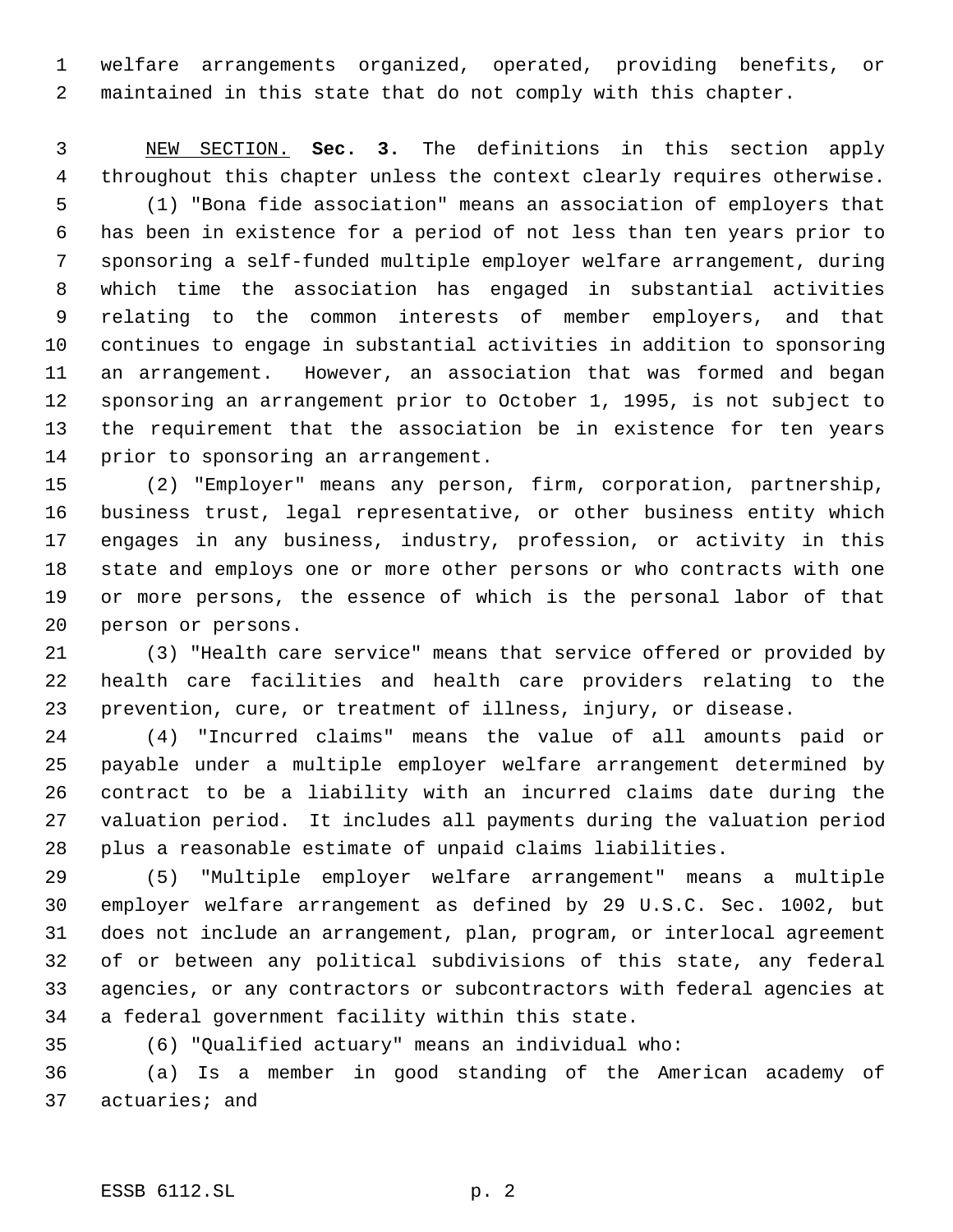(b) Is qualified to sign statements of actuarial opinion for health annual statements in accordance with the American academy of actuaries qualification standards for actuaries signing the statements.

 (7) "Self-funded multiple employer welfare arrangement" or "arrangement" means a multiple employer welfare arrangement that does not provide for payment of benefits under the arrangement solely through a policy or policies of insurance issued by one or more insurance companies licensed under this title.

 (8) "Surplus" means the excess of the assets of a self-funded multiple employer welfare arrangement over the liabilities of the arrangement. The assets and liabilities should be determined in accordance with the accounting practices and procedures manuals as adopted by the national association of insurance commissioners, unless otherwise provided by law.

 NEW SECTION. **Sec. 4.** (1) Except as provided in subsection (3) of this section, a person may not establish, operate, provide benefits, or maintain a self-funded multiple employer welfare arrangement in this state unless the arrangement first obtains a certificate of authority from the commissioner.

 (2) An arrangement is considered to be established, operated, providing benefits, or maintained in this state if (a) one or more of the employer members participating in the arrangement is either domiciled in or maintains a place of business in this state, or (b) the activities of the arrangement or employer members fall under the scope of RCW 48.01.020.

 (3) An arrangement established, operated, providing benefits, or maintained in this state prior to December 31, 2003, has until April 1, 2005, to file a substantially complete application for a certificate of authority. An arrangement that files a substantially complete application for a certificate of authority by that date is allowed to continue to operate without a certificate of authority until the commissioner approves or denies the arrangement's application for a certificate of authority.

 NEW SECTION. **Sec. 5.** The commissioner may not issue a certificate of authority to a self-funded multiple employer welfare arrangement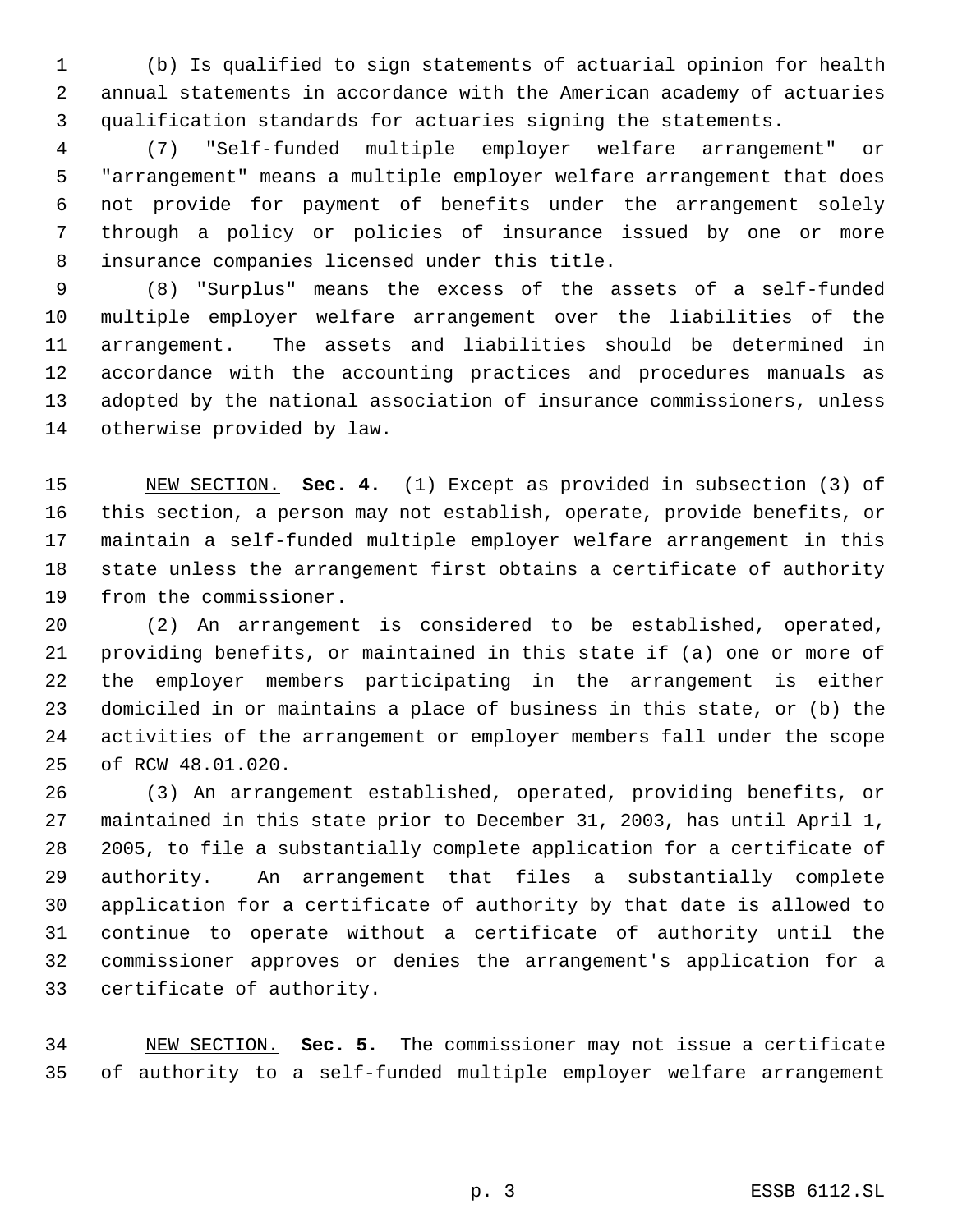unless the arrangement establishes to the satisfaction of the commissioner that the following requirements have been satisfied by the arrangement:

 (1) The employers participating in the arrangement are members of a bona fide association;

 (2) The employers participating in the arrangement exercise control 7 over the arrangement, as follows:

 (a) Subject to (b) of this subsection, control exists if the board of directors of the bona fide association or the employers participating in the arrangement have the right to elect at least seventy-five percent of the individuals designated in the arrangement's organizational documents as having control over the operations of the arrangement and the individuals designated in the arrangement's organizational documents in fact exercise control over the operation of 15 the arrangement; and

 (b) The use of a third-party administrator to process claims and to assist in the administration of the arrangement is not evidence of the 18 lack of exercise of control over the operation of the arrangement;

 (3) In this state, the arrangement provides only health care services;

 (4) In this state, the arrangement provides or arranges benefits for health care services in compliance with those provisions of this title that mandate particular benefits or offerings and with provisions that require access to particular types or categories of health care providers and facilities;

 (5) In this state, the arrangement provides or arranges benefits for health care services in compliance with RCW 48.43.500 through 48.43.535, 48.43.545, and 48.43.550;

 (6) The arrangement provides health care services to not less than twenty employers and not less than seventy-five employees;

 (7) The arrangement may not solicit participation in the arrangement from the general public. However, the arrangement may employ licensed insurance agents who receive a commission, unlicensed individuals who do not receive a commission, and may contract with a licensed insurance producer who may be paid a commission or other remuneration, for the purpose of enrolling and renewing the enrollments 37 of employers in the arrangement;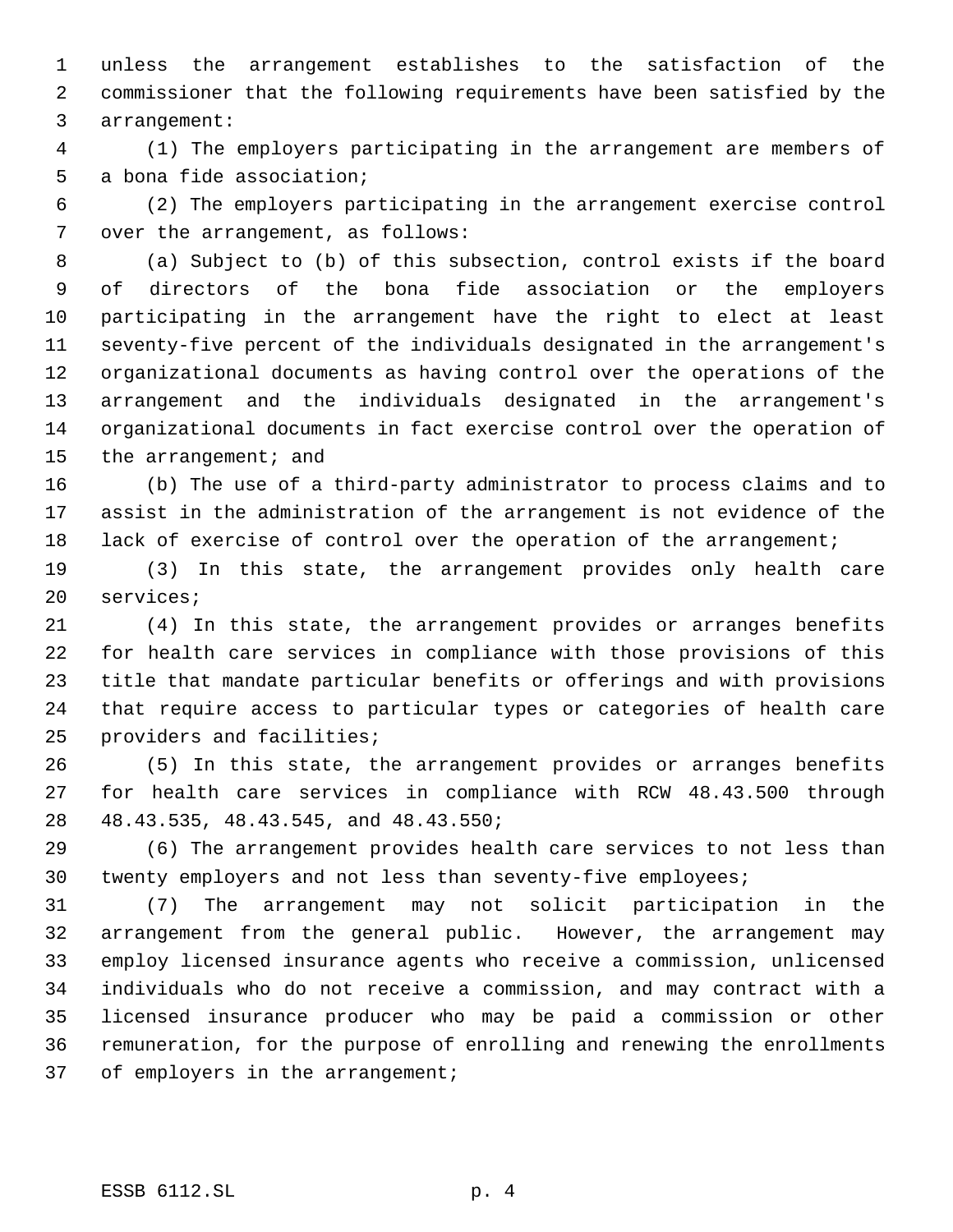(8) The arrangement has been in existence and operated actively for a continuous period of not less than ten years as of December 31, 2003, except for an arrangement that has been in existence and operated actively since December 31, 2000, and is sponsored by an association that has been in existence more than twenty-five years; and

 (9) The arrangement is not organized or maintained solely as a conduit for the collection of premiums and the forwarding of premiums to an insurance company.

 NEW SECTION. **Sec. 6.** (1) In addition to the requirements under section 5 of this act, self-funded multiple employer welfare arrangements are subject to the following requirements:

 (a) Arrangements must maintain a calendar year for operations and reporting purposes;

(b) Arrangements must satisfy one of the following requirements:

 (i)(A) The arrangement must deposit two hundred thousand dollars with the commissioner to be used for the payment of claims in the event 17 that the arrangement becomes insolvent; and

 (B) The arrangement must submit to the commissioner a written plan of operation that, in the reasonable discretion of the commissioner, ensures the financial integrity of the arrangement; or

 (ii) The arrangement demonstrates to the reasonable satisfaction of the commissioner the ability of the arrangement to remain financially solvent, for which purpose the commissioner may consider:

(A) The pro forma financial statements of the arrangement;

 (B) The types and levels of excess of loss insurance coverage, including the attachment points of the coverage and whether the points are reflected as annual or monthly levels;

 (C) Whether a deposit is required for each employee covered under the arrangement equal to at least one month's cost of providing benefits under the arrangement;

 (D) The experience of the individuals who will be involved in the management of the arrangement, including employees, independent contractors, and consultants; and

 (E) Other factors as reasonably determined by the commissioner to be relevant to a determination of whether the arrangement is able to operate in a financially solvent manner.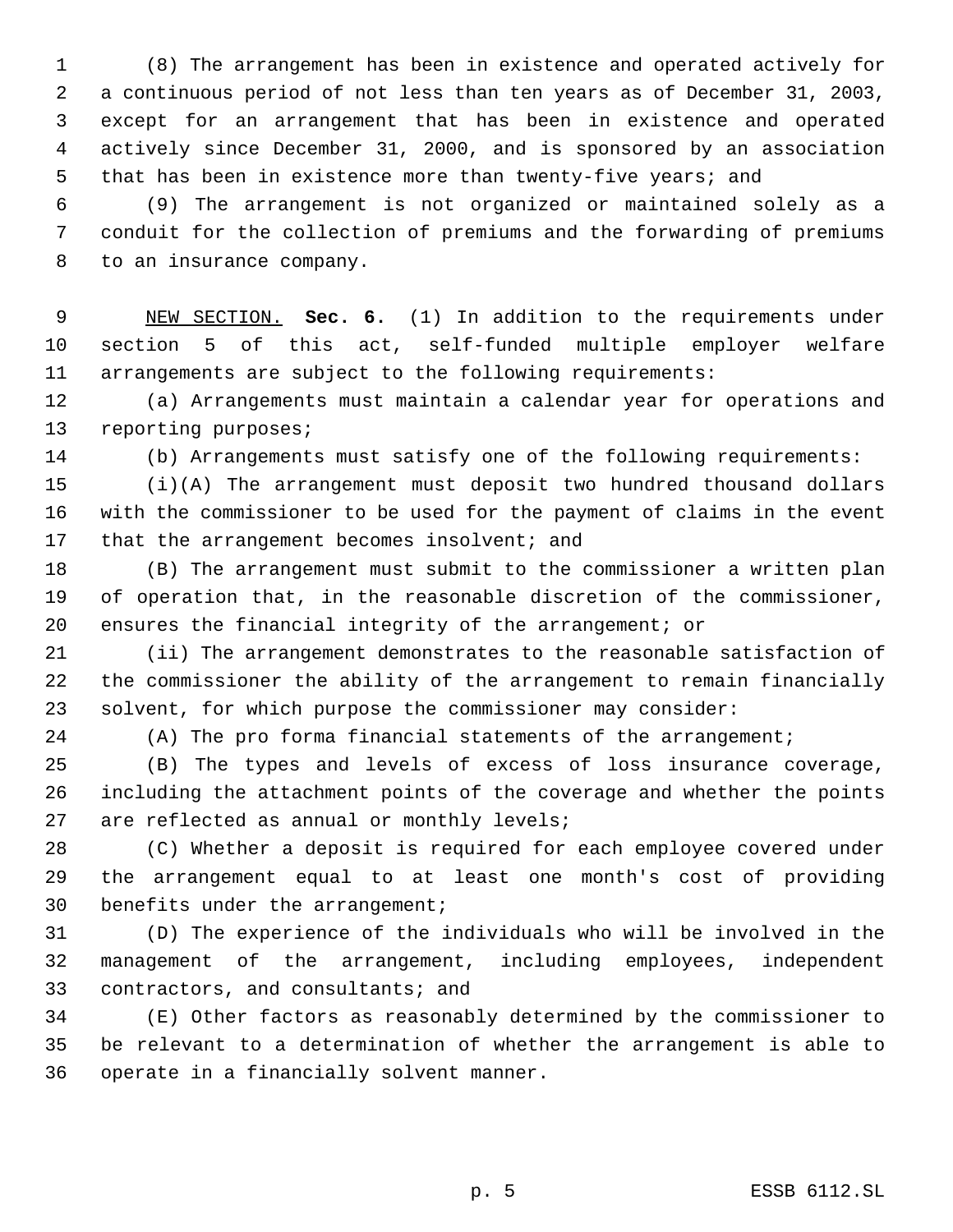(2) The commissioner may require that the articles, bylaws, agreements, trusts, or other documents or instruments describing the rights and obligations of the employers, employees, and beneficiaries of the arrangement provide that employers participating in the arrangement are subject to pro rata assessment for all liabilities of the arrangement.

 (3) Self-funded multiple employer welfare arrangements with fewer than one thousand covered persons are required to have aggregate stop loss coverage, with an attachment point of one hundred twenty-five percent of expected claims. If the arrangement is allowed to assess the participating employers to cover actual or projected claims in excess of plan assets, then the attachment point shall be increased by the amount of the allowable assessments. If the required attachment point exceeds one hundred seventy-five percent of expected claims, aggregate stop loss coverage shall be waived. Arrangements with one thousand covered persons or more are not required to have aggregate stop loss coverage.

 (4) The arrangement must demonstrate continued compliance with respect to the conditions set forth in this section as a condition of receiving and maintaining a certificate of authority. The commissioner may waive continued compliance with respect to the conditions in this section at any time after the commissioner has granted a certificate of authority to an arrangement.

 NEW SECTION. **Sec. 7.** A self-funded multiple employer welfare arrangement must apply for a certificate of authority on a form prescribed by the commissioner and must submit the application, together with the following documents, to the commissioner:

 (1) A copy of all articles, bylaws, agreements, trusts, or other documents or instruments describing the rights and obligations of the employers, employees, and beneficiaries of the arrangement;

 (2) A copy of the summary plan description or summary plan descriptions of the arrangement, including those filed or required to be filed with the United States department of labor, together with any amendments to the description;

 (3) Evidence of coverage of or letters of intent to participate executed by at least twenty employers providing allowable benefits to at least seventy-five employees;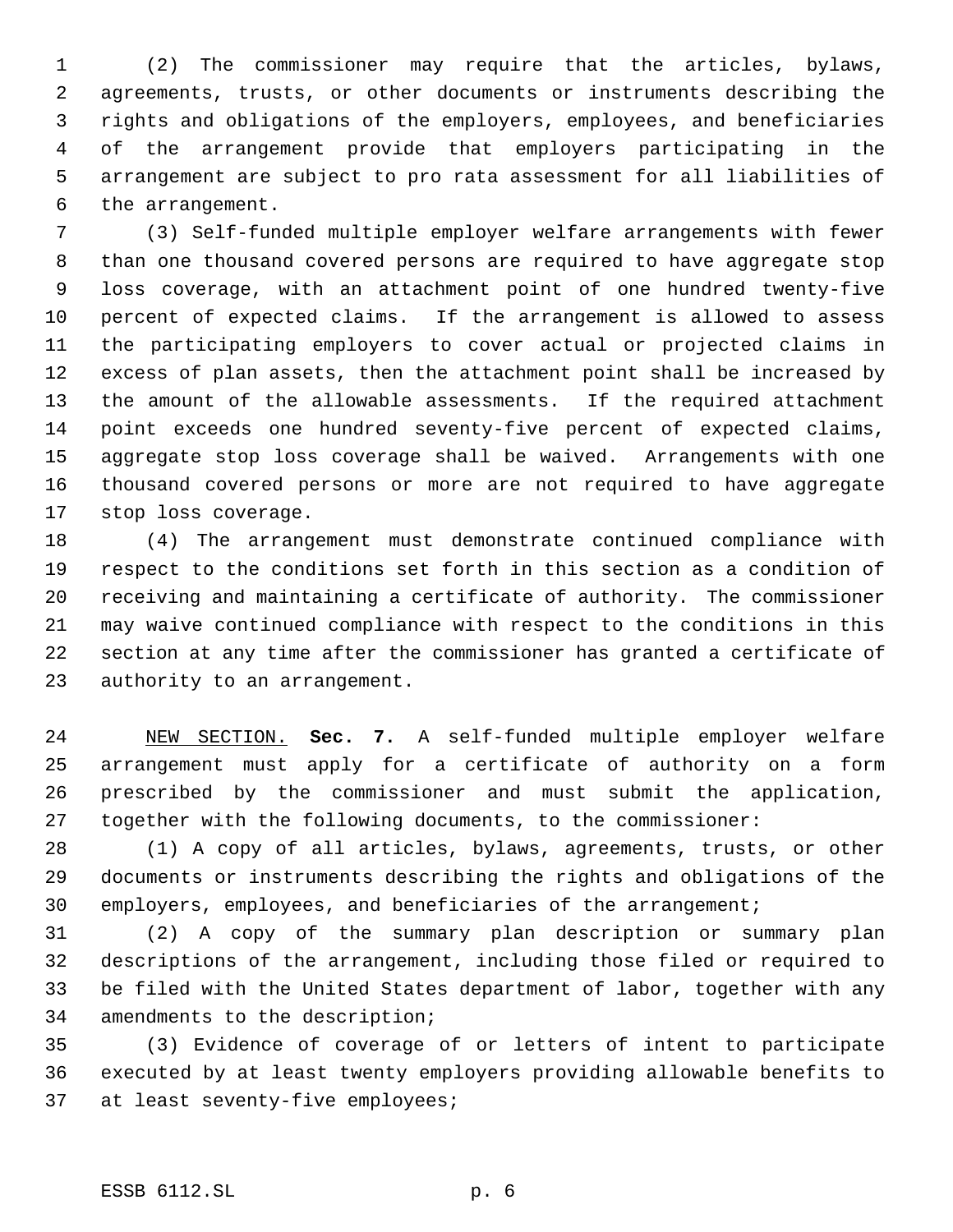(4) A copy of the arrangement's most recent year's financial statements that must include, at a minimum, a balance sheet, an income statement, a statement of changes in financial position, and an actuarial opinion signed by a qualified actuary stating that the unpaid claim liability of the arrangement satisfies the standards under this title;

 (5) Proof that the arrangement maintains or will maintain fidelity bonds required by the United States department of labor under the employee retirement income security act of 1974, 29 U.S.C. Sec. 1001 et seq.;

 (6) A copy of any excess of loss insurance coverage policies maintained or proposed to be maintained by the arrangement;

 (7) Biographical reports on forms prescribed by the national association of insurance commissioners evidencing the general trustworthiness and competence of each individual who is serving or who will serve as an officer, director, trustee, employee, or fiduciary of 17 the arrangement;

 (8) Fingerprint cards and current fees payable to the Washington state patrol to perform a state and national criminal history background check of any person who exercises control over the financial dealings and operations of the self-funded multiple employer welfare arrangement, including collection of employer contributions, investment of assets, payment of claims, rate setting, and claims adjudication. The fingerprints and any additional information may be submitted to the federal bureau of investigation and any results of the check must be returned to the office of the insurance commissioner. The results may be disseminated to any governmental agency or entity authorized to receive them; and

 (9) A statement executed by a representative of the arrangement certifying, to the best knowledge and belief of the representative, that:

(a) The arrangement is in compliance with section 5 of this act;

 (b) The arrangement is in compliance with the requirements of the employee retirement income security act of 1974, 29 U.S.C. Sec. 1001 et seq., or a statement of any requirements with which the arrangement is not in compliance and a statement of proposed corrective actions; and (c) The arrangement is in compliance with sections 8 and 9 of this act.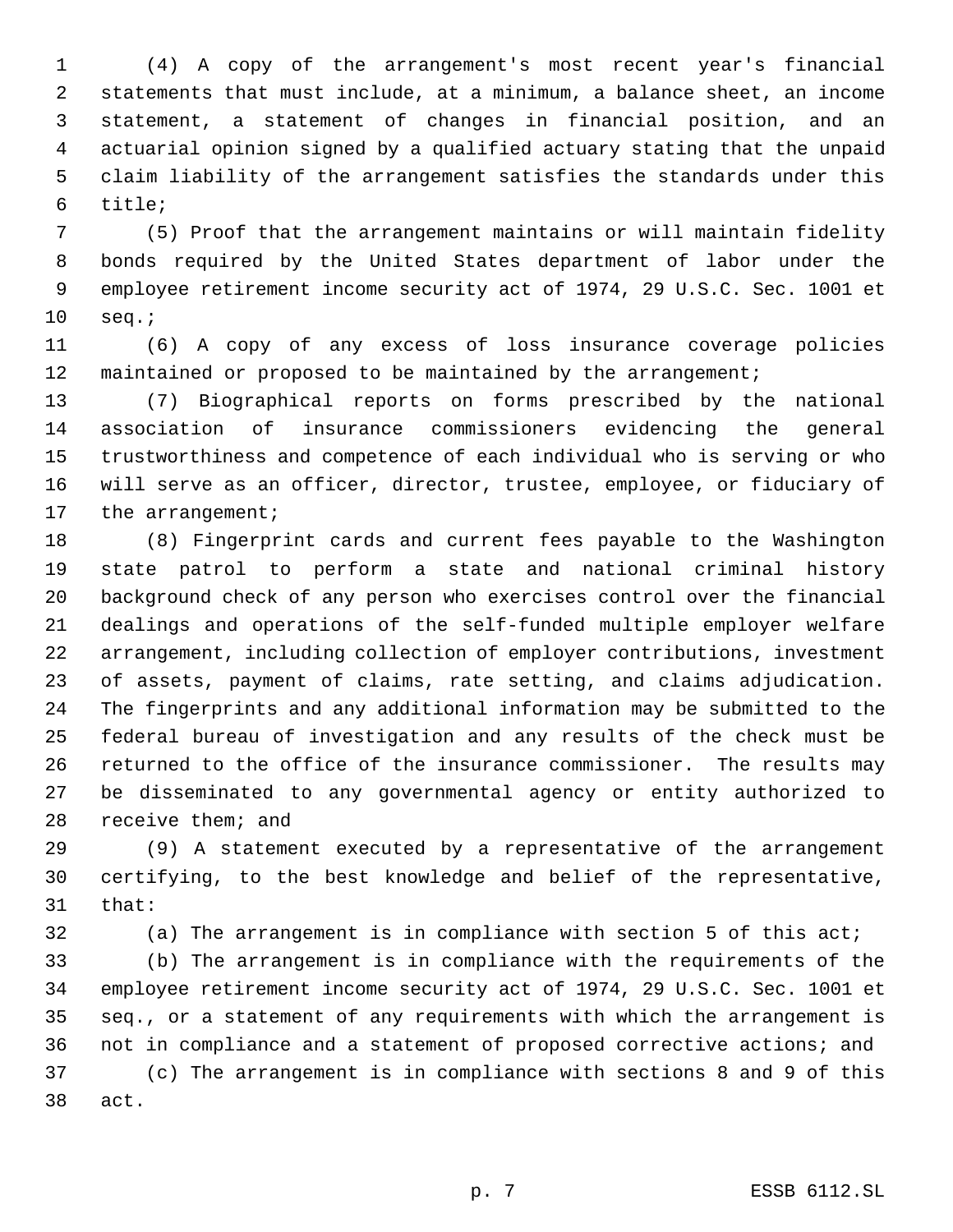NEW SECTION. **Sec. 8.** Self-funded multiple employer welfare arrangements must maintain continuously a surplus equal to at least ten percent of the next twelve months projected incurred claims or two million dollars, whichever is greater. The commissioner may proceed against self-funded multiple employer welfare arrangements that fail to maintain the level of surplus required by this section in any manner that the commissioner is authorized to proceed against a health care service contractor that failed to maintain minimum net worth.

 NEW SECTION. **Sec. 9.** A self-funded multiple employer welfare arrangement must establish and maintain contribution rates for participation under the arrangement that satisfy either of the following requirements:

 (1) Contribution rates must equal or exceed the sum of projected incurred claims for the year, plus all projected costs of operation of the arrangement for the year, plus an amount equal to any deficiency in the surplus of the arrangement for the prior year, minus an amount equal to the surplus of the arrangement in excess of the minimum required level of surplus; or

 (2) Contribution rates must equal or exceed a funding level established by a report prepared by a qualified actuary.

 NEW SECTION. **Sec. 10.** (1) The commissioner shall grant or deny an application for a certificate of authority within one hundred eighty days of the date that a completed application, together with the items designated in section 7 of this act, is submitted to the commissioner. (2) The commissioner shall grant the application of an arrangement

 that satisfies the applicable requirements of sections 5 through 9 of this act.

 (3) The commissioner shall deny the application of an arrangement that does not satisfy the applicable requirements of sections 5 through 9 of this act. Denial of an application for a certificate of authority is subject to appeal under chapter 34.05 RCW.

 (4) A certificate of authority granted to an arrangement is effective unless revoked by the commissioner under section 12 of this act.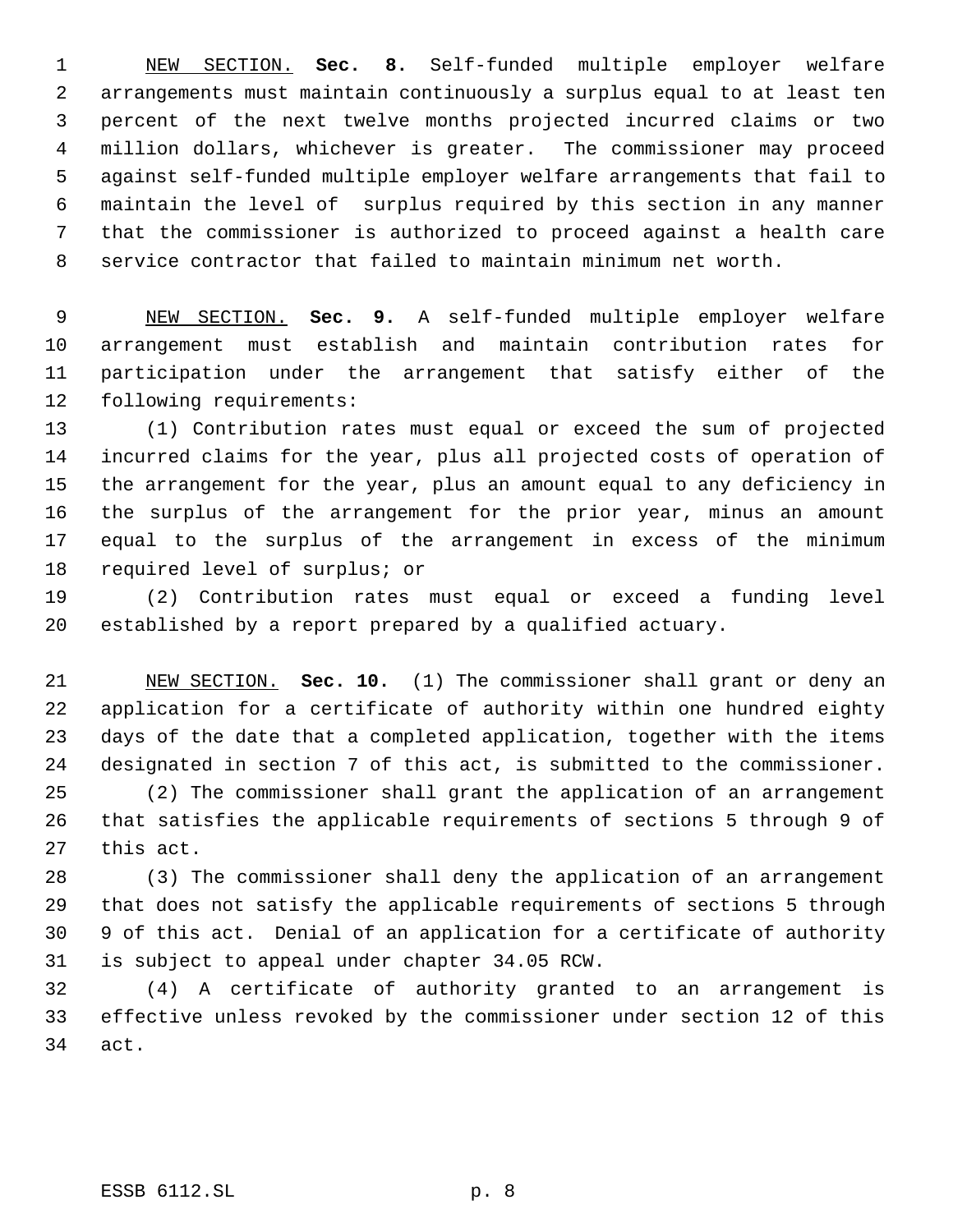NEW SECTION. **Sec. 11.** (1) A self-funded multiple employer welfare arrangement must comply with the reporting requirements of this section.

 (2) Every arrangement holding a certificate of authority from the commissioner must file its financial statements as required by this title and by the commissioner in accordance with the accounting practices and procedures manuals as adopted by the national association of insurance commissioners, unless otherwise provided by law.

 (3) Every arrangement must comply with the provisions of chapters 48.12 and 48.13 RCW.

 (4) Every arrangement holding a certificate of authority shall, annually, before the first day of March, file with the commissioner a true statement of its financial condition, transactions, and affairs as of the thirty-first day of December of the preceding year. The statement forms must be those forms approved by the national association of insurance commissioners for health insurance. The statement must be verified by the oaths of at least two officers of the arrangement. Additional information may be required by this title or by the request of the commissioner.

 (5) Every arrangement must report their annual and other statements in the same manner required of other insurers by rule of the commissioner.

 (6) The arrangement must file with the commissioner a copy of the arrangement's internal revenue service form 5500 together with all attachments to the form, at the time required for filing the form.

 NEW SECTION. **Sec. 12.** (1) The commissioner may impose sanctions against a self-funded multiple employer welfare arrangement that fails to comply with this chapter. The maximum fine may not exceed ten thousand dollars for each violation.

 (2) The commissioner may issue a notice of intent to revoke the certificate of authority of a self-funded multiple employer welfare arrangement that fails to comply with section 8, 9, or 11 of this act. If, within sixty days of receiving notice under this subsection, the arrangement fails to file with the commissioner a plan to bring the arrangement into compliance with section 8, 9, or 11 of this act, the commissioner may revoke the arrangement's certificate of authority. A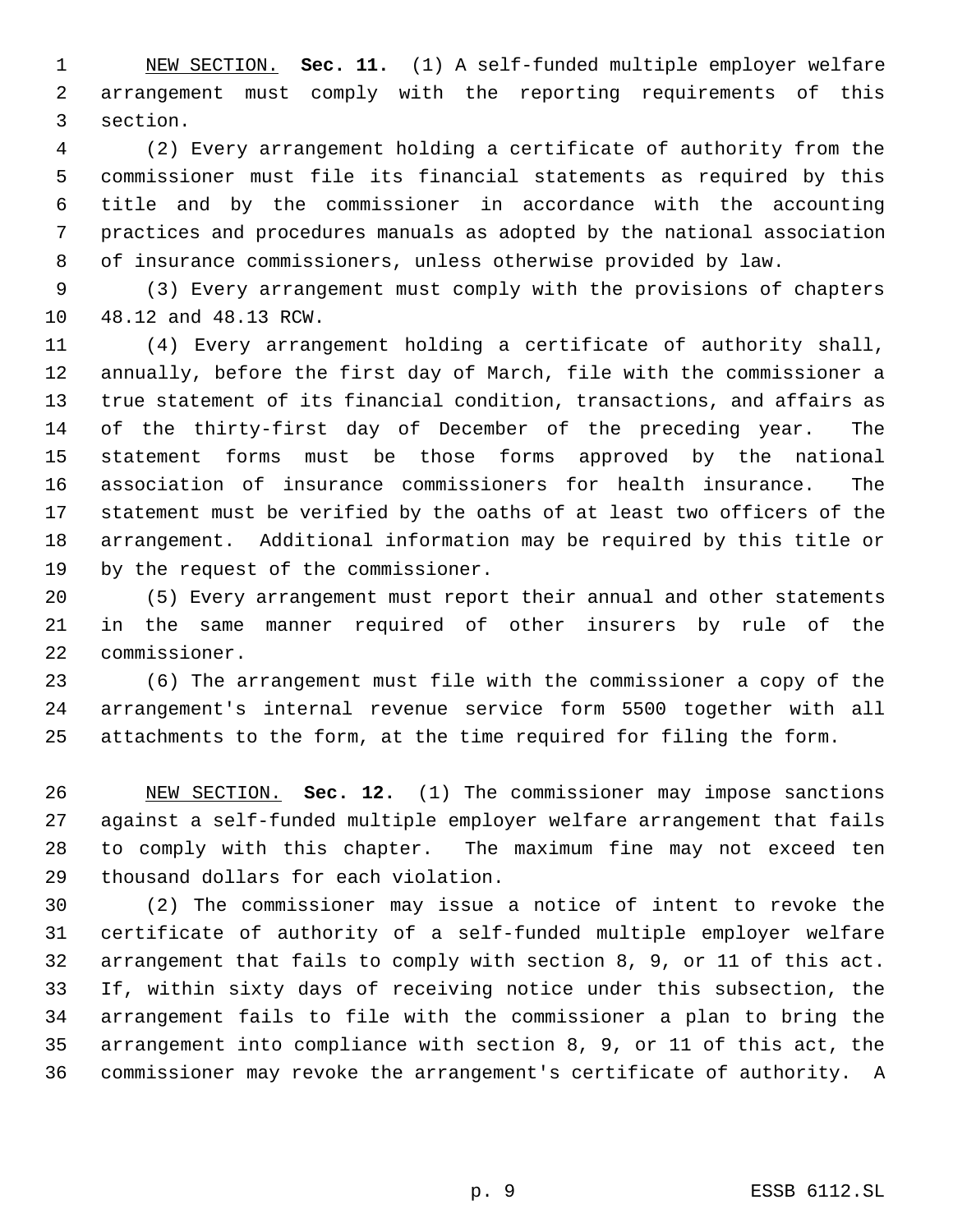revocation of a certificate of authority is subject to appeal under chapter 34.05 RCW.

 (3) An arrangement that fails to maintain the level of surplus required by section 8 of this act is subject to the sanctions authorized in RCW 48.44.160 through 48.44.166.

 NEW SECTION. **Sec. 13.** A self-funded multiple employer welfare arrangement organized, operated, providing benefits, or maintained in this state without a certificate of authority is in violation of this title.

 NEW SECTION. **Sec. 14.** Each policy issued by a self-funded multiple employer welfare arrangement must contain, in ten-point type on the front page and the declaration page, the following notice:

### "NOTICE

 This policy is issued by a self-funded multiple employer welfare arrangement. A self-funded multiple employer welfare arrangement may not be subject to all of the insurance laws and regulations of your state. State insurance insolvency guaranty funds are not available for a self-funded multiple employer welfare arrangement."

 NEW SECTION. **Sec. 15.** A self-funded multiple employer welfare arrangement is subject to RCW 48.43.300 through 48.43.370, the rehabilitation provisions under chapter 48.31 RCW, and chapter 48.99 RCW.

 NEW SECTION. **Sec. 16.** (1) The commissioner may make an examination of the operations of any self-funded multiple employer welfare arrangement as often as he or she deems necessary in order to carry out the purposes of this chapter.

 (2) Every self-funded multiple employer welfare arrangement shall submit its books and records relating to its operation for financial condition and market conduct examinations and in every way facilitate them. For the purpose of examinations, the commissioner may issue subpoenas, administer oaths, and examine the officers and principals of the multiple employer welfare arrangement.

 (3) The commissioner may elect to accept and rely on audit reports made by an independent certified public accountant for the self-funded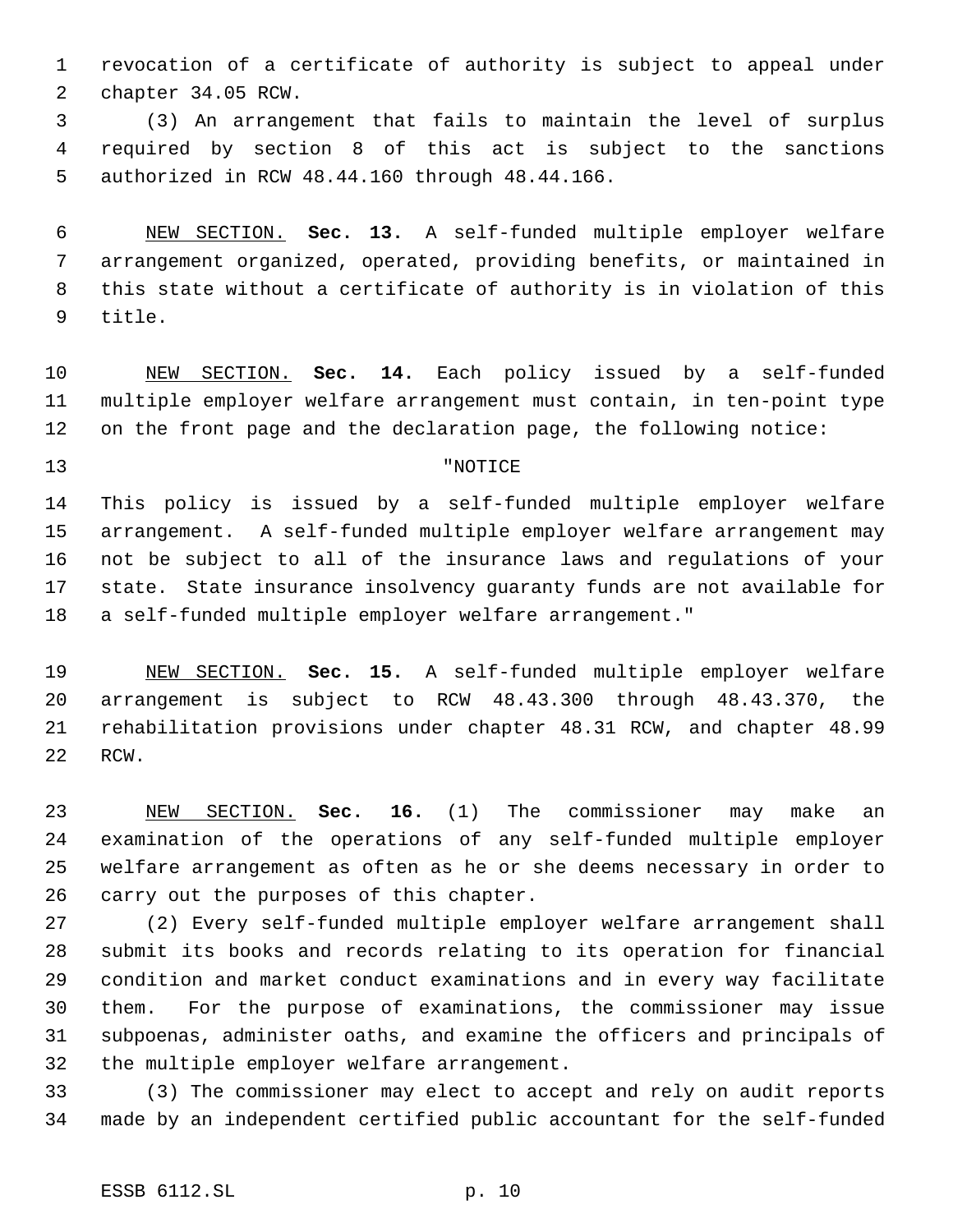multiple employer welfare arrangement in the course of that part of the commissioner's examination covering the same general subject matter as the audit. The commissioner may incorporate the audit report in his or her report of the examination.

 (4)(a) The commissioner may also examine any affiliate of the self- funded multiple employer welfare arrangement. An examination of an affiliate is limited to the activities or operations of the affiliate that may impact the financial position of the arrangement.

 (b) For the purposes of this section, "affiliate" has the same meaning as defined in RCW 48.31C.010.

 (5) Whenever an examination is made, all of the provisions of chapter 48.03 RCW not inconsistent with this chapter shall be applicable. In lieu of making an examination himself or herself, the commissioner may, in the case of a foreign self-funded multiple employer welfare arrangement, accept an examination report of the applicant by the regulatory official in its state of domicile. In the case of a domestic self-funded multiple employer welfare arrangement, the commissioner may accept an examination report of the applicant by the regulatory official of a state that has already licensed the arrangement.

NEW SECTION. **Sec. 17.** This chapter does not apply to:

(1) Single employer entities;

(2) Taft-Hartley plans; or

 (3) Self-funded multiple employer welfare arrangements that do not provide coverage for health care services.

 NEW SECTION. **Sec. 18.** Participant contributions used to determine the taxable amounts in this state under RCW 48.14.0201 shall be determined in the same manner as premiums taxable in this state are determined under RCW 48.14.090.

 NEW SECTION. **Sec. 19.** A new section is added to chapter 48.43 RCW to be codified between RCW 48.43.300 and 48.43.370 to read as follows: A self-funded multiple employer welfare arrangement, as defined in section 3 of this act, is subject to the same RBC reporting requirements as a domestic carrier under RCW 48.43.300 through 48.43.370.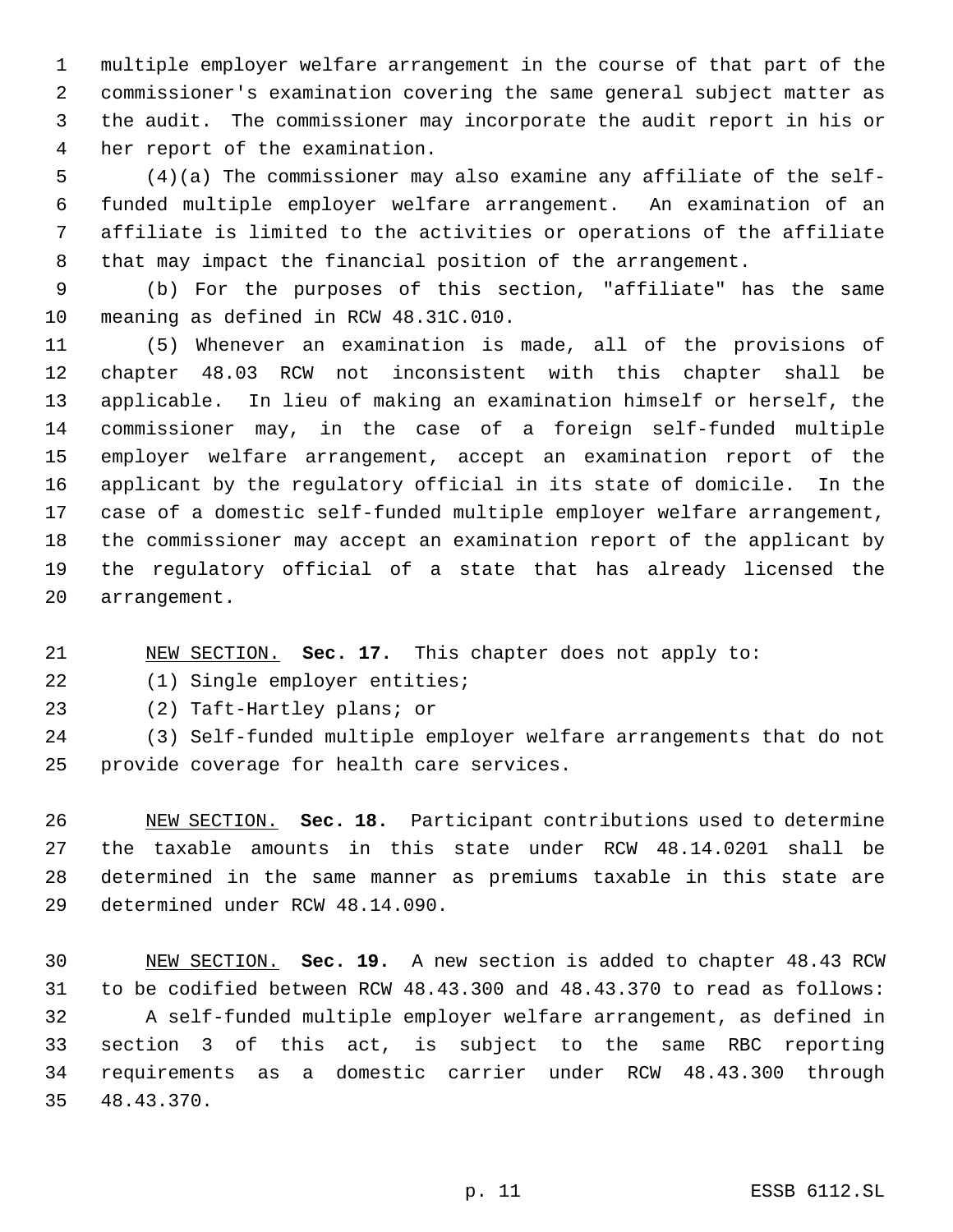NEW SECTION. **Sec. 20.** A new section is added to chapter 48.31 RCW to read as follows:

 A self-funded multiple employer welfare arrangement, as defined in section 3 of this act, is an insurer under this chapter.

 NEW SECTION. **Sec. 21.** A new section is added to chapter 48.99 RCW to read as follows:

 A self-funded multiple employer welfare arrangement, as defined in section 3 of this act, is an insurer under this chapter.

 **Sec. 22.** RCW 48.02.190 and 2003 1st sp.s. c 25 s 923 are each amended to read as follows:

(1) As used in this section:

 (a) "Organization" means every insurer, as defined in RCW 48.01.050, having a certificate of authority to do business in this 14 state and every health care service contractor or multiple employer 15 welfare arrangement registered to do business in this state. "Class one" organizations shall consist of all insurers as defined in RCW 48.01.050. "Class two" organizations shall consist of all 18 organizations registered under provisions of chapter 48.44 RCW. "Class three" organizations shall consist of self-funded multiple employer welfare arrangements as defined in section 3 of this act.

21 (b)(i) "Receipts" means  $((+i))$  (A) net direct premiums consisting of direct gross premiums, as defined in RCW 48.18.170, paid for insurance written or renewed upon risks or property resident, situated, or to be performed in this state, less return premiums and premiums on policies not taken, dividends paid or credited to policyholders on direct business, and premiums received from policies or contracts issued in connection with qualified plans as defined in RCW 48.14.021, 28 and  $((\overleftrightarrow{\pm\dot{\pm}}))$  (B) prepayments to health care service contractors as set forth in RCW 48.44.010(3) or participant contributions to self-funded multiple employer welfare arrangements as defined in section 3 of this act less experience rating credits, dividends, prepayments returned to subscribers, and payments for contracts not taken.

 (ii) Participant contributions, under chapter 48.-- RCW (sections 1 through 18 of this act), used to determine the receipts in this state under this section shall be determined in the same manner as premiums taxable in this state are determined under RCW 48.14.090.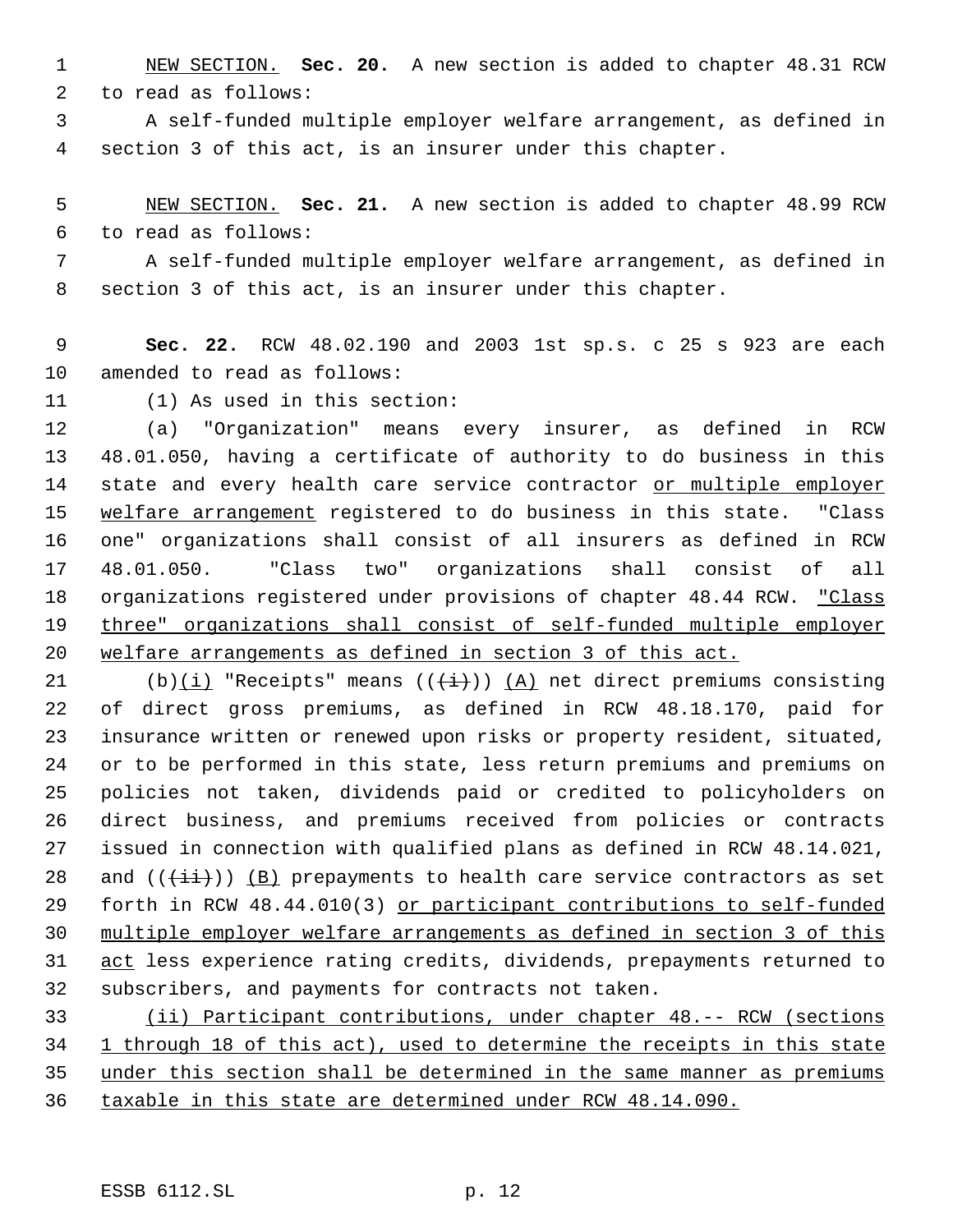(2) The annual cost of operating the office of insurance commissioner shall be determined by legislative appropriation. A pro rata share of the cost shall be charged to all organizations. Each class of organization shall contribute sufficient in fees to the insurance commissioner's regulatory account to pay the reasonable costs, including overhead, of regulating that class of organization.

 (3) Fees charged shall be calculated separately for each class of organization. The fee charged each organization shall be that portion of the cost of operating the insurance commissioner's office, for that class of organization, for the ensuing fiscal year that is represented by the organization's portion of the receipts collected or received by all organizations within that class on business in this state during the previous calendar year: PROVIDED, That the fee shall not exceed one-eighth of one percent of receipts: PROVIDED FURTHER, That the minimum fee shall be one thousand dollars.

 (4) The commissioner shall annually, on or before June 1, calculate and bill each organization for the amount of its fee. Fees shall be due and payable no later than June 15 of each year: PROVIDED, That if the necessary financial records are not available or if the amount of the legislative appropriation is not determined in time to carry out such calculations and bill such fees within the time specified, the commissioner may use the fee factors for the prior year as the basis for the fees and, if necessary, the commissioner may impose supplemental fees to fully and properly charge the organizations. The penalties for failure to pay fees when due shall be the same as the penalties for failure to pay taxes pursuant to RCW 48.14.060. The fees required by this section are in addition to all other taxes and fees now imposed or that may be subsequently imposed.

 (5) All moneys collected shall be deposited in the insurance commissioner's regulatory account in the state treasury which is hereby created.

 (6) Unexpended funds in the insurance commissioner's regulatory account at the close of a fiscal year shall be carried forward in the insurance commissioner's regulatory account to the succeeding fiscal year and shall be used to reduce future fees. During the 2003-2005 fiscal biennium, the legislature may transfer from the insurance commissioner's regulatory account to the state general fund such amounts as reflect excess fund balance in the account.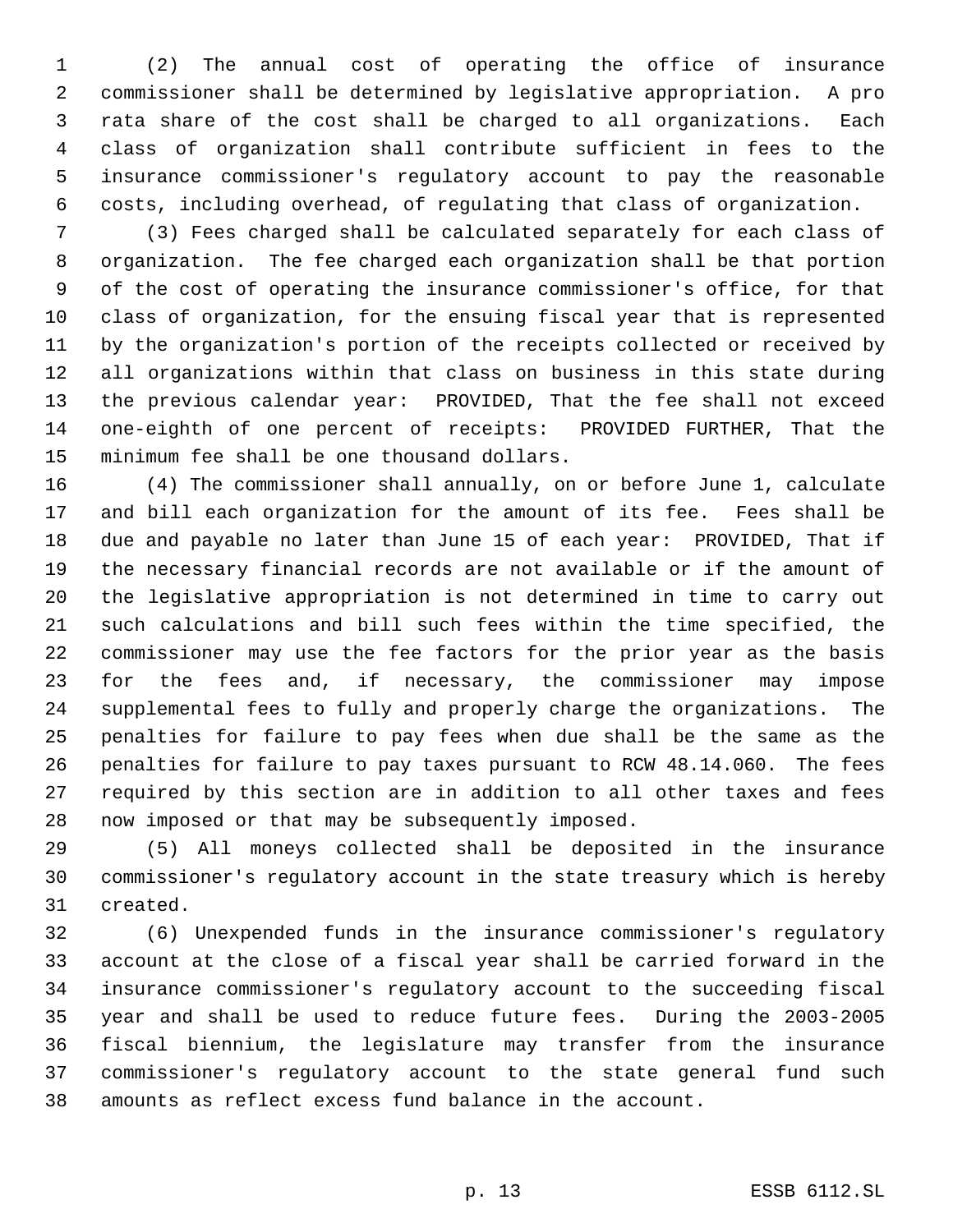**Sec. 23.** RCW 48.03.060 and 1995 c 152 s 2 are each amended to read as follows:

 (1) Examinations within this state of any insurer or self-funded multiple employer welfare arrangement as defined in section 3 of this 5 act domiciled or having its home offices in this state, other than a title insurer, made by the commissioner or the commissioner's examiners and employees shall, except as to fees, mileage, and expense incurred as to witnesses, be at the expense of the state.

 (2) Every other examination, whatsoever, or any part of the examination of any person domiciled or having its home offices in this state requiring travel and services outside this state, shall be made by the commissioner or by examiners designated by the commissioner and shall be at the expense of the person examined; but a domestic insurer shall not be liable for the compensation of examiners employed by the commissioner for such services outside this state.

 (3) When making an examination under this chapter, the commissioner may retain attorneys, appraisers, independent actuaries, independent certified public accountants, or other professionals and specialists as examiners, the cost of which shall be borne by the person who is the subject of the examination, except as provided in subsection (1) of this section.

 (4) The person examined and liable therefor shall reimburse the state upon presentation of an itemized statement thereof, for the actual travel expenses of the commissioner's examiners, their reasonable living expense allowance, and their per diem compensation, including salary and the employer's cost of employee benefits, at a reasonable rate approved by the commissioner, incurred on account of the examination. Per diem salary and expenses for employees examining insurers domiciled outside the state of Washington shall be established by the commissioner on the basis of the National Association of Insurance Commissioner's recommended salary and expense schedule for zone examiners, or the salary schedule established by the Washington personnel resources board and the expense schedule established by the 34 office of financial management, whichever is higher. A domestic title insurer shall pay the examination expense and costs to the commissioner as itemized and billed by the commissioner.

 The commissioner or the commissioner's examiners shall not receive or accept any additional emolument on account of any examination.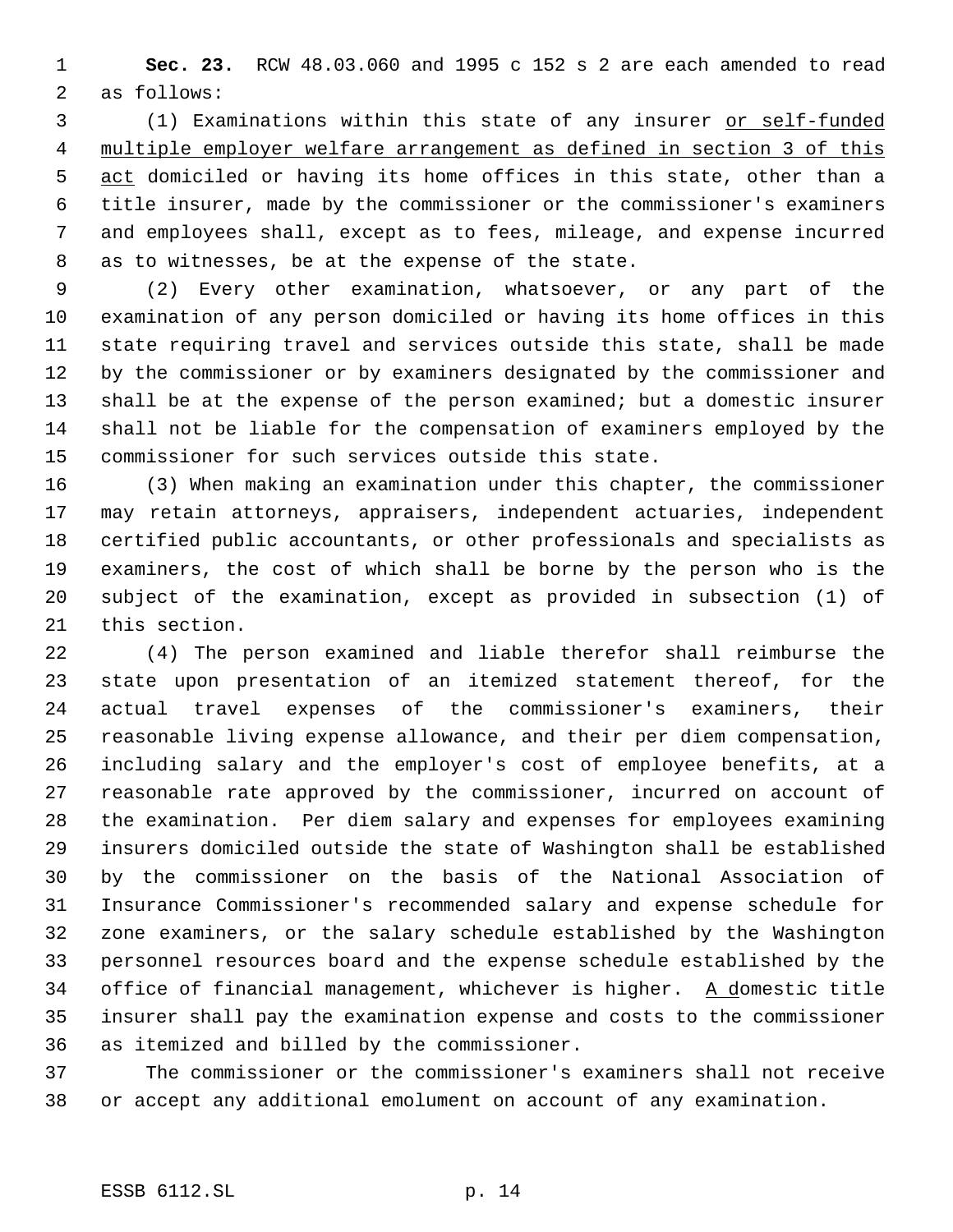(5) Nothing contained in this chapter limits the commissioner's authority to terminate or suspend any examination in order to pursue other legal or regulatory action under the insurance laws of this state. Findings of fact and conclusions made pursuant to any examination are prima facie evidence in any legal or regulatory action.

 **Sec. 24.** RCW 48.14.0201 and 1998 c 323 s 1 are each amended to read as follows:

 (1) As used in this section, "taxpayer" means a health maintenance 9 organization( $(\tau)$ ) as defined in RCW 48.46.020, (( $\Theta$ r)) a health care 10 service contractor( $(\tau)$ ) as defined in RCW 48.44.010, or a self-funded multiple employer welfare arrangement as defined in section 3 of this act.

 (2) Each taxpayer shall pay a tax on or before the first day of March of each year to the state treasurer through the insurance commissioner's office. The tax shall be equal to the total amount of all premiums and prepayments for health care services received by the taxpayer during the preceding calendar year multiplied by the rate of two percent.

 (3) Taxpayers shall prepay their tax obligations under this section. The minimum amount of the prepayments shall be percentages of the taxpayer's tax obligation for the preceding calendar year recomputed using the rate in effect for the current year. For the prepayment of taxes due during the first calendar year, the minimum amount of the prepayments shall be percentages of the taxpayer's tax obligation that would have been due had the tax been in effect during the previous calendar year. The tax prepayments shall be paid to the state treasurer through the commissioner's office by the due dates and in the following amounts:

(a) On or before June 15, forty-five percent;

(b) On or before September 15, twenty-five percent;

(c) On or before December 15, twenty-five percent.

 (4) For good cause demonstrated in writing, the commissioner may approve an amount smaller than the preceding calendar year's tax obligation as recomputed for calculating the health maintenance organization's, health care service contractor's, self-funded multiple employer welfare arrangement's or certified health plan's prepayment obligations for the current tax year.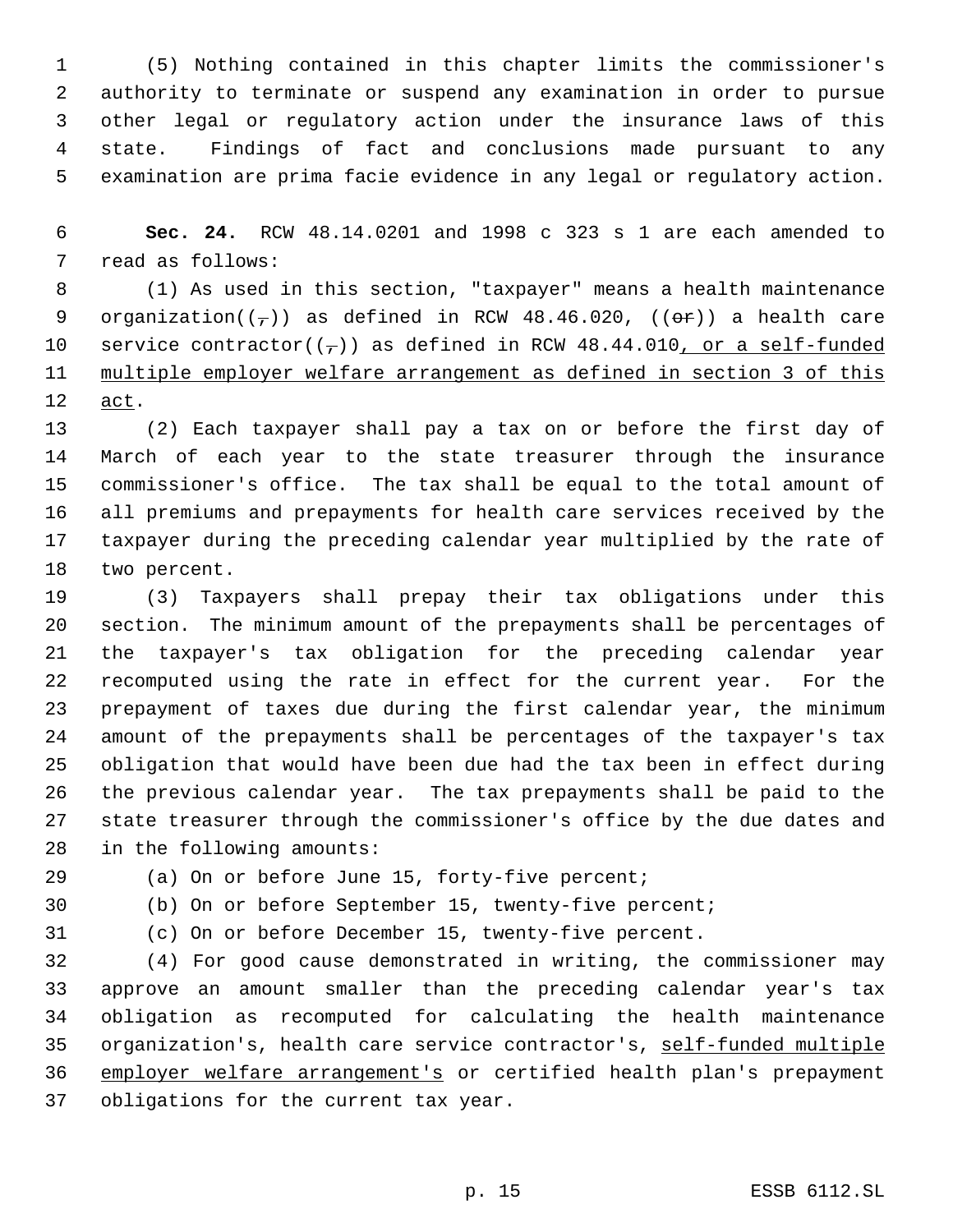(5) Moneys collected under this section shall be deposited in the general fund through March 31, 1996, and in the health services account under RCW 43.72.900 after March 31, 1996.

(6) The taxes imposed in this section do not apply to:

 (a) Amounts received by any taxpayer from the United States or any instrumentality thereof as prepayments for health care services provided under Title XVIII (medicare) of the federal social security act.

 (b) Amounts received by any health care service contractor, as defined in RCW 48.44.010, as prepayments for health care services included within the definition of practice of dentistry under RCW 18.32.020.

 (c) Participant contributions to self-funded multiple employer welfare arrangements that are not taxable in this state.

 (7) Beginning January 1, 2000, the state does hereby preempt the field of imposing excise or privilege taxes upon taxpayers and no county, city, town, or other municipal subdivision shall have the right to impose any such taxes upon such taxpayers. This subsection shall be limited to premiums and payments for health benefit plans offered by 20 health care service contractors under chapter 48.44 RCW  $((and))_L$  health maintenance organizations under chapter 48.46 RCW, and self-funded multiple employer welfare arrangements as defined in section 3 of this 23 act. The preemption authorized by this subsection shall not impair the ability of a county, city, town, or other municipal subdivision to impose excise or privilege taxes upon the health care services directly delivered by the employees of a health maintenance organization under chapter 48.46 RCW.

 (8) The taxes imposed by this section apply to a self-funded multiple employer welfare arrangement only in the event that they are not preempted by the employee retirement income security act of 1974, as amended, 29 U.S.C. Sec. 1001 et seq. The arrangements and the commissioner shall initially request an advisory opinion from the United States department of labor or obtain a declaratory ruling from 34 a federal court on the legality of imposing state premium taxes on these arrangements. If there has not been a final determination by the United States department of labor or a federal court that the taxes are not preempted by federal law, the taxes provided for in this section become effective on March 1, 2005, or thirty days following the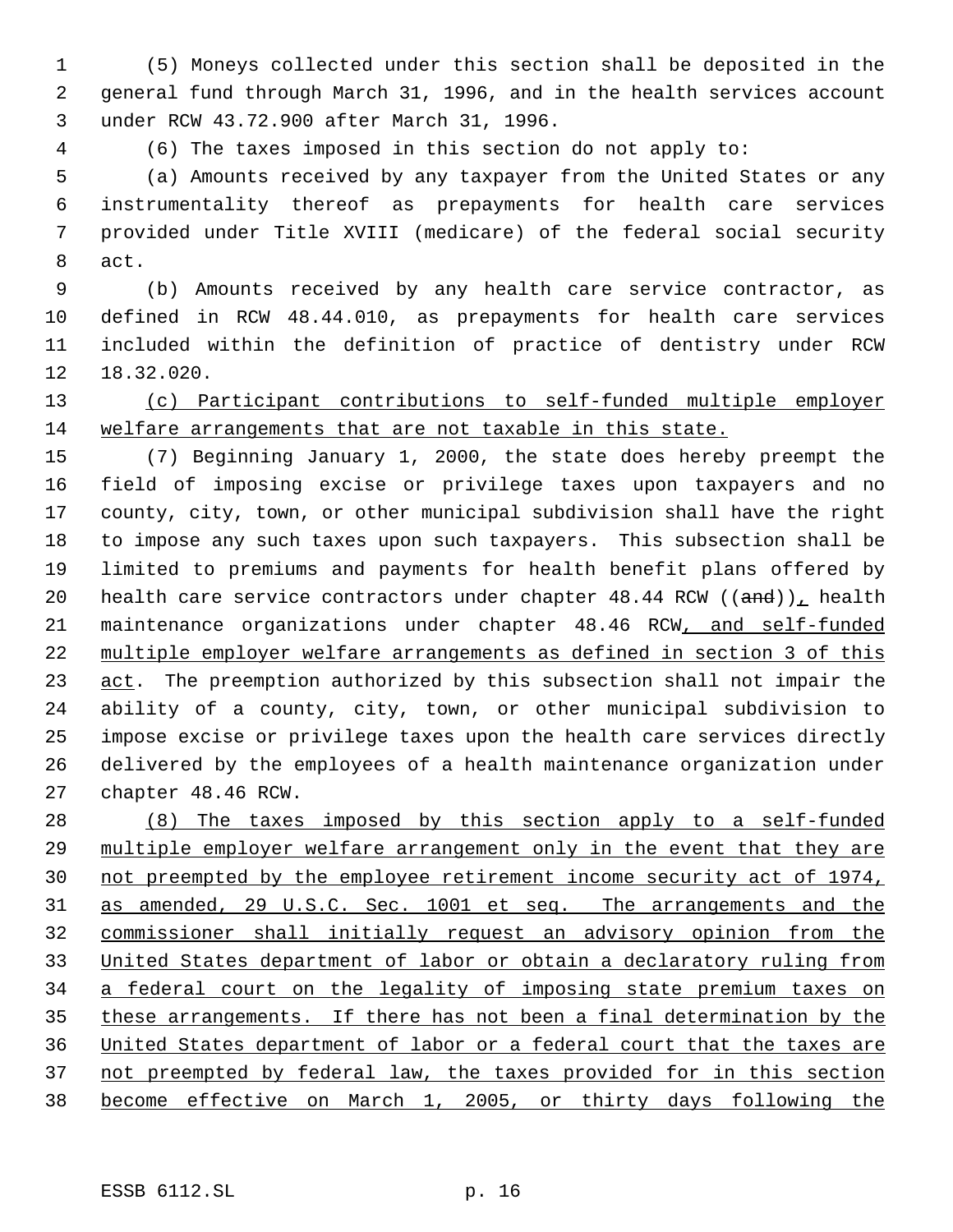issuance of a certificate of authority, whichever is later. During the time period between March 1, 2005, or thirty days following the issuance of a certificate of authority, whichever is later, and the 4 final determination by the United States department of labor or a federal court, any taxes shall be deposited in an interest bearing escrow account maintained by the multiple employer welfare arrangement. Upon a final determination that the taxes are not preempted by the employee retirement income security act of 1974, as amended, 29 U.S.C. 9 Sec. 1001 et seq., all funds in the interest bearing escrow account shall be transferred to the state treasurer.

 **Sec. 25.** RCW 48.41.030 and 2001 c 196 s 2 are each amended to read as follows:

 The definitions in this section apply throughout this chapter unless the context clearly requires otherwise.

 (1) "Accounting year" means a twelve-month period determined by the board for purposes of record-keeping and accounting. The first accounting year may be more or less than twelve months and, from time to time in subsequent years, the board may order an accounting year of other than twelve months as may be required for orderly management and accounting of the pool.

 (2) "Administrator" means the entity chosen by the board to administer the pool under RCW 48.41.080.

(3) "Board" means the board of directors of the pool.

(4) "Commissioner" means the insurance commissioner.

 (5) "Covered person" means any individual resident of this state who is eligible to receive benefits from any member, or other health plan.

 (6) "Health care facility" has the same meaning as in RCW 70.38.025.

 (7) "Health care provider" means any physician, facility, or health care professional, who is licensed in Washington state and entitled to reimbursement for health care services.

 (8) "Health care services" means services for the purpose of preventing, alleviating, curing, or healing human illness or injury.

 (9) "Health carrier" or "carrier" has the same meaning as in RCW 48.43.005.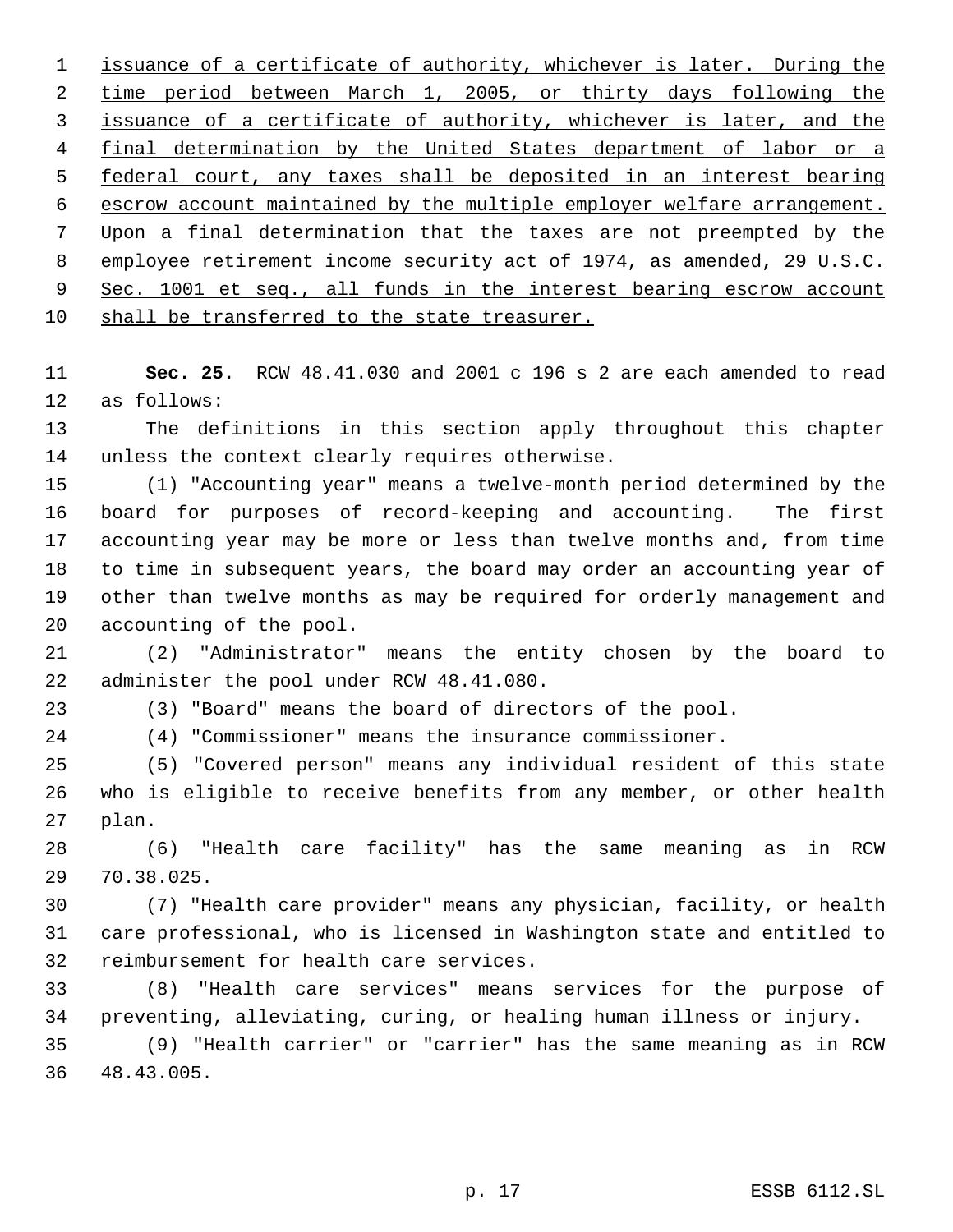(10) "Health coverage" means any group or individual disability insurance policy, health care service contract, and health maintenance agreement, except those contracts entered into for the provision of health care services pursuant to Title XVIII of the Social Security Act, 42 U.S.C. Sec. 1395 et seq. The term does not include short-term care, long-term care, dental, vision, accident, fixed indemnity, disability income contracts, limited benefit or credit insurance, coverage issued as a supplement to liability insurance, insurance arising out of the worker's compensation or similar law, automobile medical payment insurance, or insurance under which benefits are payable with or without regard to fault and which is statutorily required to be contained in any liability insurance policy or equivalent self-insurance.

 (11) "Health plan" means any arrangement by which persons, including dependents or spouses, covered or making application to be covered under this pool, have access to hospital and medical benefits or reimbursement including any group or individual disability insurance 18 policy; health care service contract; health maintenance agreement; uninsured arrangements of group or group-type contracts including employer self-insured, cost-plus, or other benefit methodologies not involving insurance or not governed by Title 48 RCW; coverage under group-type contracts which are not available to the general public and can be obtained only because of connection with a particular organization or group; and coverage by medicare or other governmental benefits. This term includes coverage through "health coverage" as defined under this section, and specifically excludes those types of programs excluded under the definition of "health coverage" in subsection (10) of this section.

 (12) "Medical assistance" means coverage under Title XIX of the federal Social Security Act (42 U.S.C., Sec. 1396 et seq.) and chapter 74.09 RCW.

 (13) "Medicare" means coverage under Title XVIII of the Social Security Act, (42 U.S.C. Sec. 1395 et seq., as amended).

 (14) "Member" means any commercial insurer which provides disability insurance or stop loss insurance, any health care service 36 contractor, ((and)) any health maintenance organization licensed under 37 Title 48 RCW, and any self-funded multiple employer welfare arrangement as defined in section 3 of this act. "Member" also means the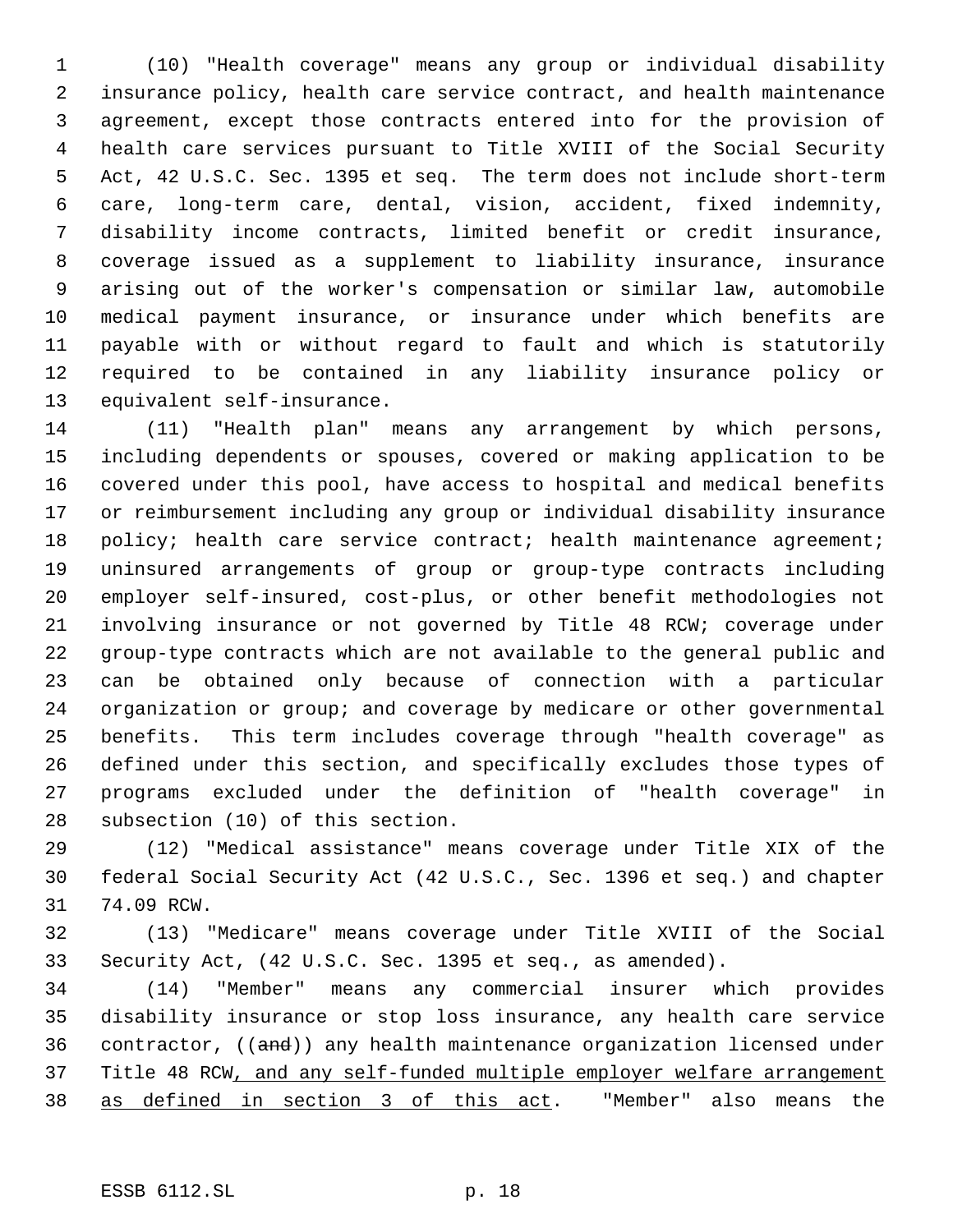Washington state health care authority as issuer of the state uniform medical plan. "Member" shall also mean, as soon as authorized by federal law, employers and other entities, including a self-funding entity and employee welfare benefit plans that provide health plan benefits in this state on or after May 18, 1987. "Member" does not include any insurer, health care service contractor, or health maintenance organization whose products are exclusively dental products or those products excluded from the definition of "health coverage" set forth in subsection (10) of this section.

 (15) "Network provider" means a health care provider who has contracted in writing with the pool administrator or a health carrier contracting with the pool administrator to offer pool coverage to accept payment from and to look solely to the pool or health carrier according to the terms of the pool health plans.

 (16) "Plan of operation" means the pool, including articles, by- laws, and operating rules, adopted by the board pursuant to RCW 48.41.050.

 (17) "Point of service plan" means a benefit plan offered by the pool under which a covered person may elect to receive covered services from network providers, or nonnetwork providers at a reduced rate of benefits.

 (18) "Pool" means the Washington state health insurance pool as created in RCW 48.41.040.

 **Sec. 26.** RCW 48.41.060 and 2000 c 79 s 9 are each amended to read as follows:

 (1) The board shall have the general powers and authority granted under the laws of this state to insurance companies, health care service contractors, and health maintenance organizations, licensed or registered to offer or provide the kinds of health coverage defined under this title. In addition thereto, the board shall:

 (a) Designate or establish the standard health questionnaire to be used under RCW 48.41.100 and 48.43.018, including the form and content of the standard health questionnaire and the method of its application. The questionnaire must provide for an objective evaluation of an individual's health status by assigning a discreet measure, such as a system of point scoring to each individual. The questionnaire must not contain any questions related to pregnancy, and pregnancy shall not be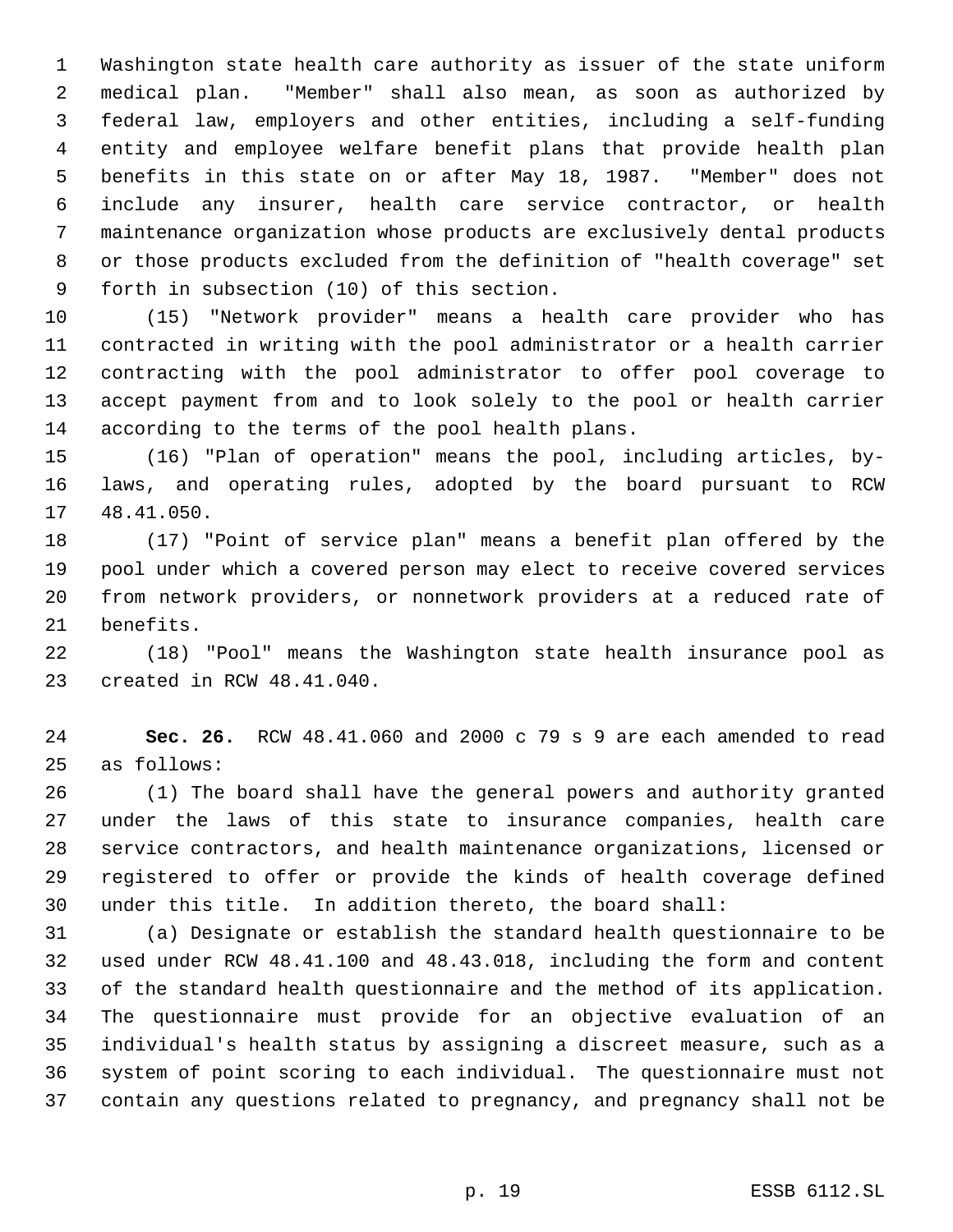a basis for coverage by the pool. The questionnaire shall be designed such that it is reasonably expected to identify the eight percent of persons who are the most costly to treat who are under individual coverage in health benefit plans, as defined in RCW 48.43.005, in Washington state or are covered by the pool, if applied to all such persons;

 (b) Obtain from a member of the American academy of actuaries, who is independent of the board, a certification that the standard health questionnaire meets the requirements of (a) of this subsection;

 (c) Approve the standard health questionnaire and any modifications needed to comply with this chapter. The standard health questionnaire shall be submitted to an actuary for certification, modified as necessary, and approved at least every eighteen months. The designation and approval of the standard health questionnaire by the board shall not be subject to review and approval by the commissioner. The standard health questionnaire or any modification thereto shall not be used until ninety days after public notice of the approval of the questionnaire or any modification thereto, except that the initial standard health questionnaire approved for use by the board after March 23, 2000, may be used immediately following public notice of such approval;

 (d) Establish appropriate rates, rate schedules, rate adjustments, expense allowances, claim reserve formulas and any other actuarial functions appropriate to the operation of the pool. Rates shall not be unreasonable in relation to the coverage provided, the risk experience, and expenses of providing the coverage. Rates and rate schedules may be adjusted for appropriate risk factors such as age and area variation in claim costs and shall take into consideration appropriate risk factors in accordance with established actuarial underwriting practices consistent with Washington state individual plan rating requirements under RCW 48.44.022 and 48.46.064;

 (e) Assess members of the pool in accordance with the provisions of this chapter, and make advance interim assessments as may be reasonable and necessary for the organizational or interim operating expenses. Any interim assessments will be credited as offsets against any regular assessments due following the close of the year. Self-funded multiple 37 employer welfare arrangements are subject to assessment under this subsection only in the event that assessments are not preempted by the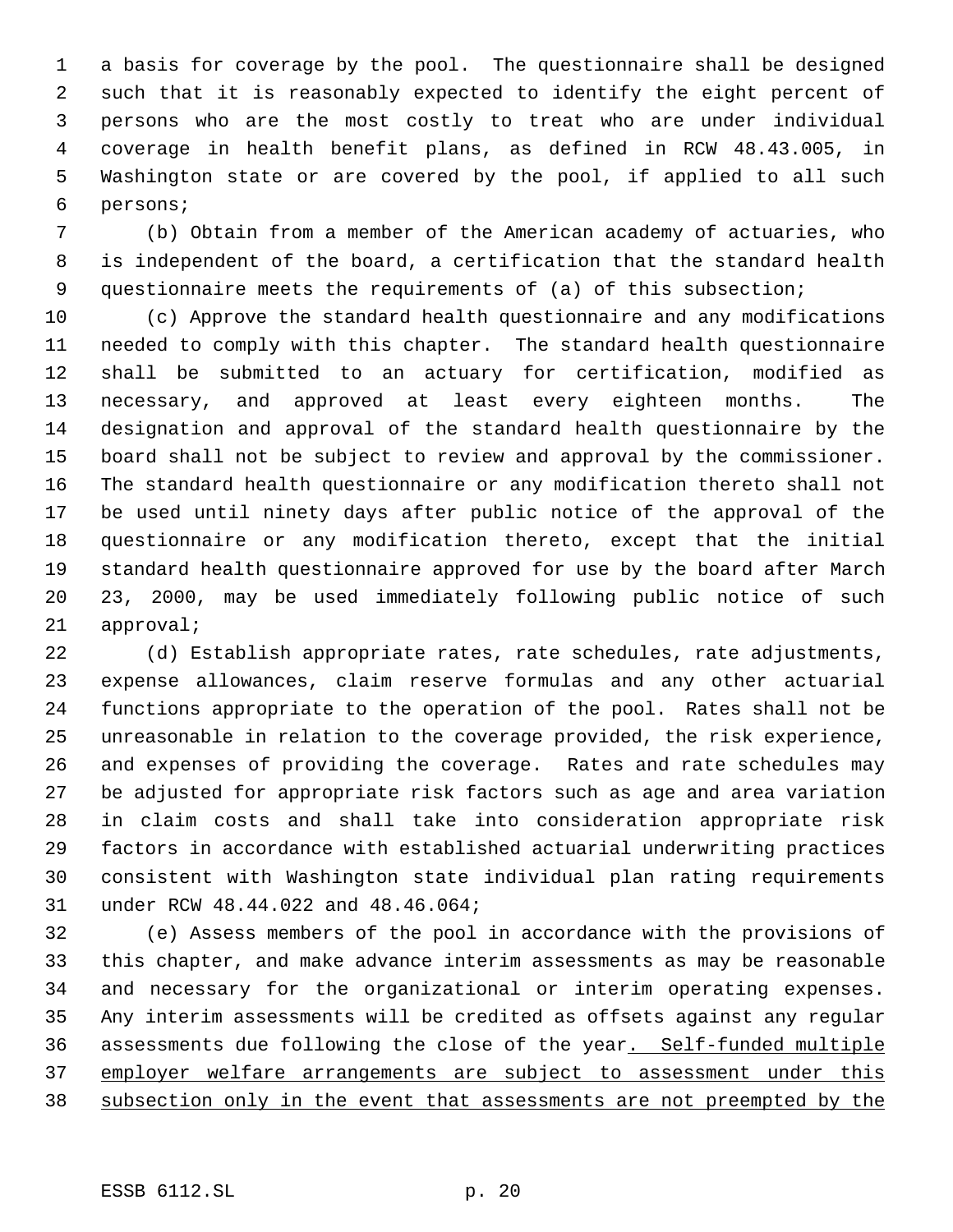employee retirement income security act of 1974, as amended, 29 U.S.C. Sec. 1001 et seq. The arrangements and the commissioner shall initially request an advisory opinion from the United States department 4 of labor or obtain a declaratory ruling from a federal court on the legality of imposing assessments on these arrangements before imposing the assessment. If there has not been a final determination by the United States department of labor or a federal court that the assessments are not preempted by federal law, the assessments provided 9 for in this subsection become effective on March 1, 2005, or thirty days following the issuance of a certificate of authority, whichever is later. During the time period between March 1, 2005, or thirty days 12 following the issuance of a certificate of authority, whichever is 13 later, and the final determination by the United States department of labor or a federal court, any assessments shall be deposited in an 15 interest bearing escrow account maintained by the multiple employer 16 welfare arrangement. Upon a final determination that the assessments 17 are not preempted by the employee retirement income security act of 1974, as amended, 29 U.S.C. Sec. 1001 et seq., all funds in the interest bearing escrow account shall be transferred to the board;

 (f) Issue policies of health coverage in accordance with the requirements of this chapter;

 (g) Establish procedures for the administration of the premium 23 discount provided under RCW 48.41.200(3)(a)(iii);

 (h) Contract with the Washington state health care authority for the administration of the premium discounts provided under RCW 48.41.200(3)(a) (i) and (ii);

 (i) Set a reasonable fee to be paid to an insurance agent licensed in Washington state for submitting an acceptable application for enrollment in the pool; and

 (j) Provide certification to the commissioner when assessments will exceed the threshold level established in RCW 48.41.037.

(2) In addition thereto, the board may:

 (a) Enter into contracts as are necessary or proper to carry out the provisions and purposes of this chapter including the authority, with the approval of the commissioner, to enter into contracts with similar pools of other states for the joint performance of common administrative functions, or with persons or other organizations for the performance of administrative functions;